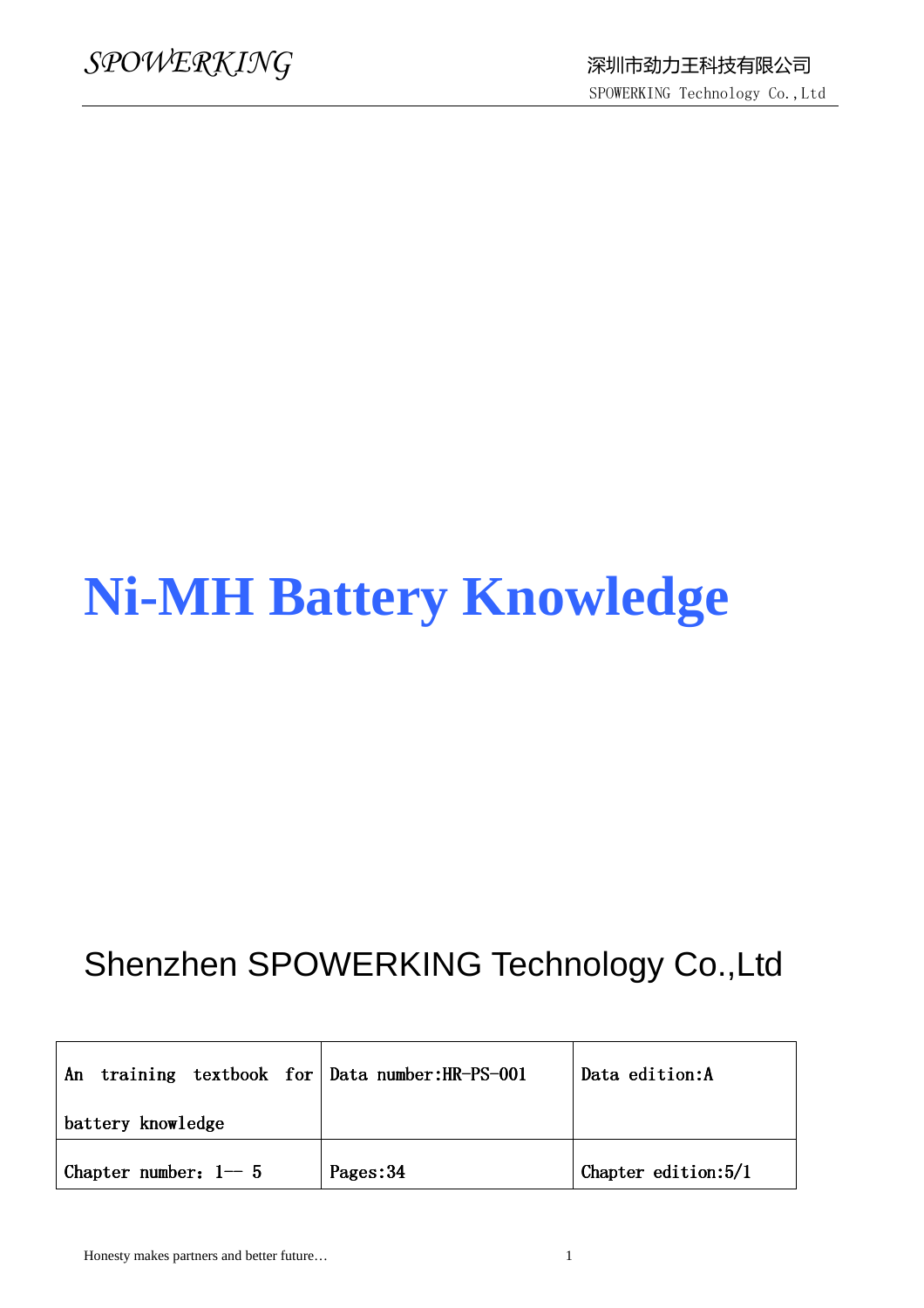#### **Catalogue**

|           | Contents                                                          | Page      |
|-----------|-------------------------------------------------------------------|-----------|
| Chapter:1 | <b>Battery Principle And Mark</b>                                 | $1 - 3$   |
| Chapter:2 | <b>Battery Performance And Testing</b>                            | $4 - 9$   |
| Chapter:3 | <b>Battery FAQs</b>                                               | $10 - 13$ |
| Chapter:4 | <b>Battery Types And Application Fields</b>                       | $14 - 15$ |
| Chapter:5 | The Advantages And Characteristics of SPK NI-MH<br><b>Battery</b> | $16 - 18$ |

### No.1 Battery Principle And Mark

#### 1.1. What is battery?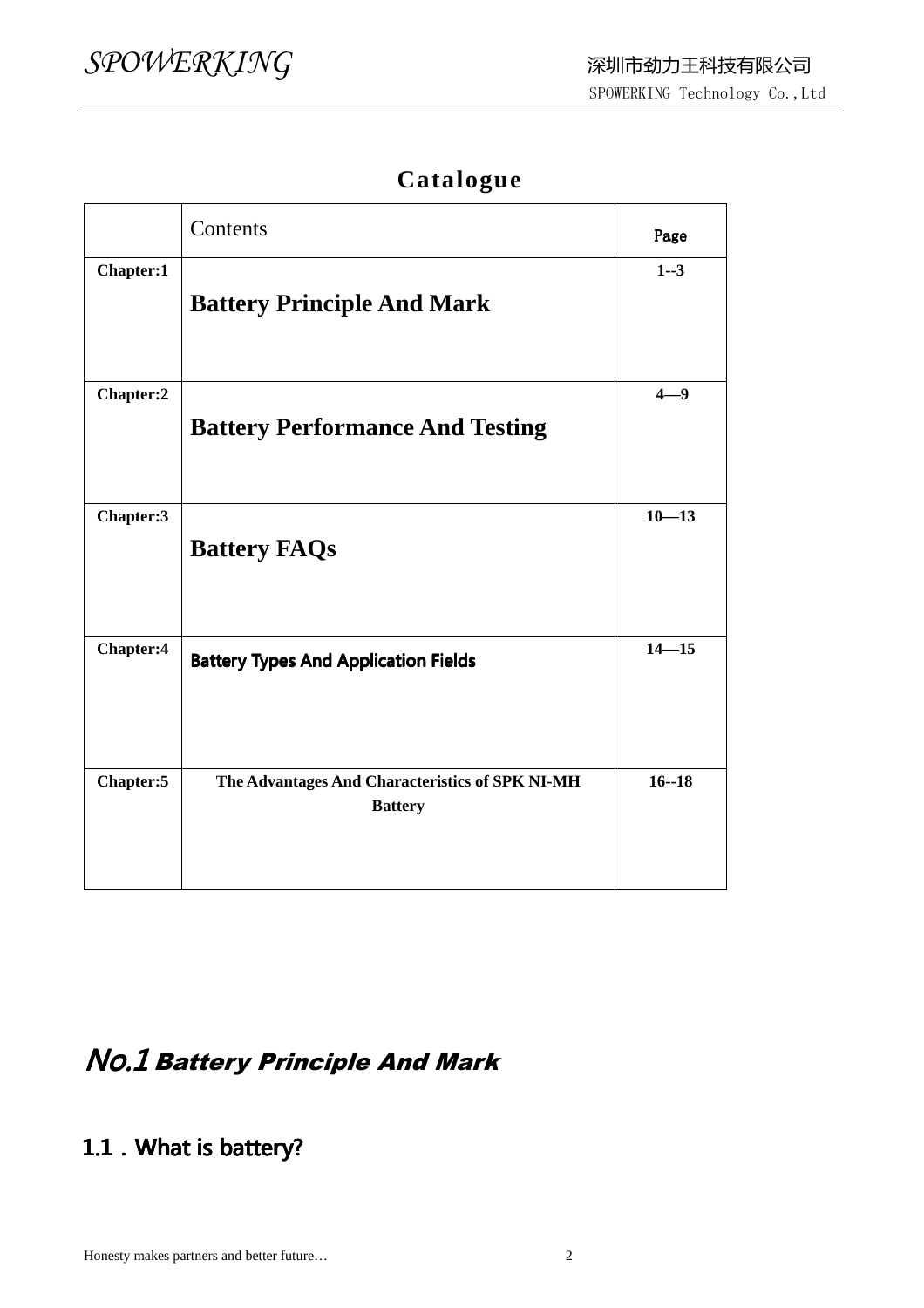A battery is a source of electrical energy. It is consisted by two substances, and represented by two electrochemically active electrodes of different composition, both of which are immersed in an electrolyte that provides a conductive medium between them. When a battery is connected on an outside load, it provides energy by conveying its internal electrochemical actions.

#### 1.2. What is the difference between primary and secondary battery?

A primary battery can discharge once only, while a second battery is rechargeable. When discharge a rechargeable battery, its electrode volume and structure cause a reversible change. Therefore the design of a rechargeable battery must be adequate to adjust these changes. Since the internal structure of a primary battery is much simple, it doesn't have to accommodate reversible volume changes. The primary battery has bigger quality ratio and volume ratio than rechargeable battery, however it has much bigger impedance, consequently the load capability is lower. Furthermore self-discharge of a primary battery is far lower than secondary one.

#### 1.3. What is IEC?

IEC is the abbreviation of International Electrical Commission, which is a worldwide organization of national electrical commission. To promote the standardization in electrician and electron area is its goal. Currently there have been IEC285 for Ni-Cd cell and IEC61436 for Ni-MH. For Li-ion cell there is not yet any IEC standards, generally it is based on Sanyo or Panasonic.

#### 1.4. What is the electrochemistry principle of Ni-MH battery?

Ni-MH has the similar Ni oxide with Ni-Cd as its positive, hydrogen metal as negative, KOH as basis electrolyte. When Ni-MH cell is charged, positive reaction is:  $Ni(OH)2 -e + OH- \rightarrow NiOOH + H2O$ Negative reaction is: M +H2O+e  $\rightarrow$  MH +OH<sup>-</sup> Discharged, positive reaction is: NiOOH + H2O + e  $\rightarrow$  Ni(OH)2 + OH-Negative reaction is:  $MH + OH^- \rightarrow M + H2O+e$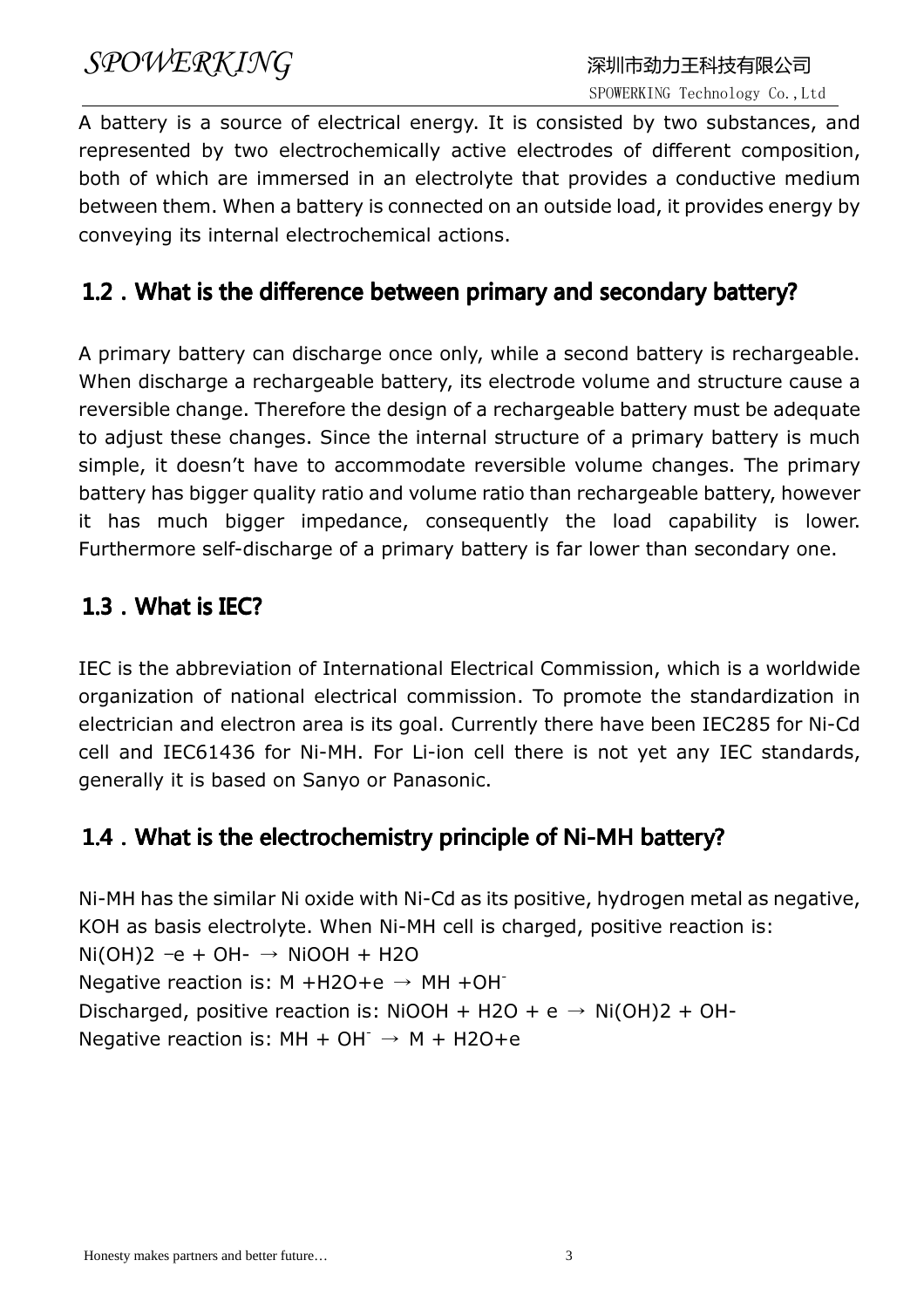#### 1.5. The classification and comparation of the chemical battery

| Type         | Advantage                           | Disadvantage                         | Usage                                      |
|--------------|-------------------------------------|--------------------------------------|--------------------------------------------|
| Lead-acid    | Low price ; good performance        | Pollution of the environment;        | Rechargeable battery of                    |
| battery      | in high rate discharge, floating    | low capacity and specific            | automobile<br>and                          |
|              | charge and discharge in low         | energy ; inconvenience in            | motorcycle<br>$\ddot{r}$<br>the<br>in      |
|              | temperature                         | carry-over                           | support battery of the UPS                 |
|              |                                     |                                      | system                                     |
| Cd-Ni        | Stabilization<br>high<br>in<br>rate | Pollution of the environment ;       | Power-driven<br>tool<br>and                |
| rechargeable | discharge ; comparative low         | harmful to human being;              | electrical<br>some<br>toy<br>$\ddot{ }$    |
| battery      | price                               | of<br>possession<br>memory           | personal stereo                            |
|              |                                     | effect; lower specific capacity      |                                            |
|              |                                     | than MH-Ni battery                   |                                            |
| MH-Ni        | High specific capacity good         | The specific energy lower            | Power-driven<br>tool<br>and                |
| rechargeable | performance in high and low         | than Lithium-ion battery ;           | toy ; Electromotion cycle                  |
| battery      | temperature ; No memory             | higher price<br>than                 | and sliding plate; wireless                |
|              | effect ; good in high rate          | Cd-Ni battery                        | telephone<br>$\mathbb{R}^2$<br>personal    |
|              | discharge ; No pollution ; high     |                                      | stereo<br>$\rightarrow$ :<br>in<br>support |
|              | security                            |                                      | battery ; inside battery of                |
|              |                                     |                                      | some equipment                             |
| Lithium-ion  | High specific energy ; cabinet ;    | Low<br>security<br>$\ddot{i}$<br>low | Mobile<br>telephone                        |
| battery      | low weight; No pollution; No        | performance in high<br>rate          | Note-book computer                         |
|              | memory effect                       | discharge ; high price               |                                            |
| Li-polymer   | High security ; high specific       | Low performance in high rate         | Mobile telephone ; the                     |
| battery      | energy ; can be made to any         | discharge ; technology is not        | inside battery of magcard                  |
|              | shape at will; No pollution;        | enough mature ; high price           |                                            |
|              | No memory effect                    |                                      |                                            |

#### 1.6. How many battery package materials are frequently used?

1.6.1 Insulation rings (or paper) e.g. fiber paper, double sides pastern

1.6.2 PVC、trademarked tubes

1.6.3 Connections plates: stainless steel plates, nickel plates, nickel plating steel plates

1.6.4 Lead plates: stainless steel plates (easily tin soldered), nickel plates (strong spot welding)

1.6.5 Plugs

1.6.6 Protectors: thermal switches, poly-switch, current-limited resistances

- 1.6.7 Boxes and cases
- 1.6.8 Plastic shells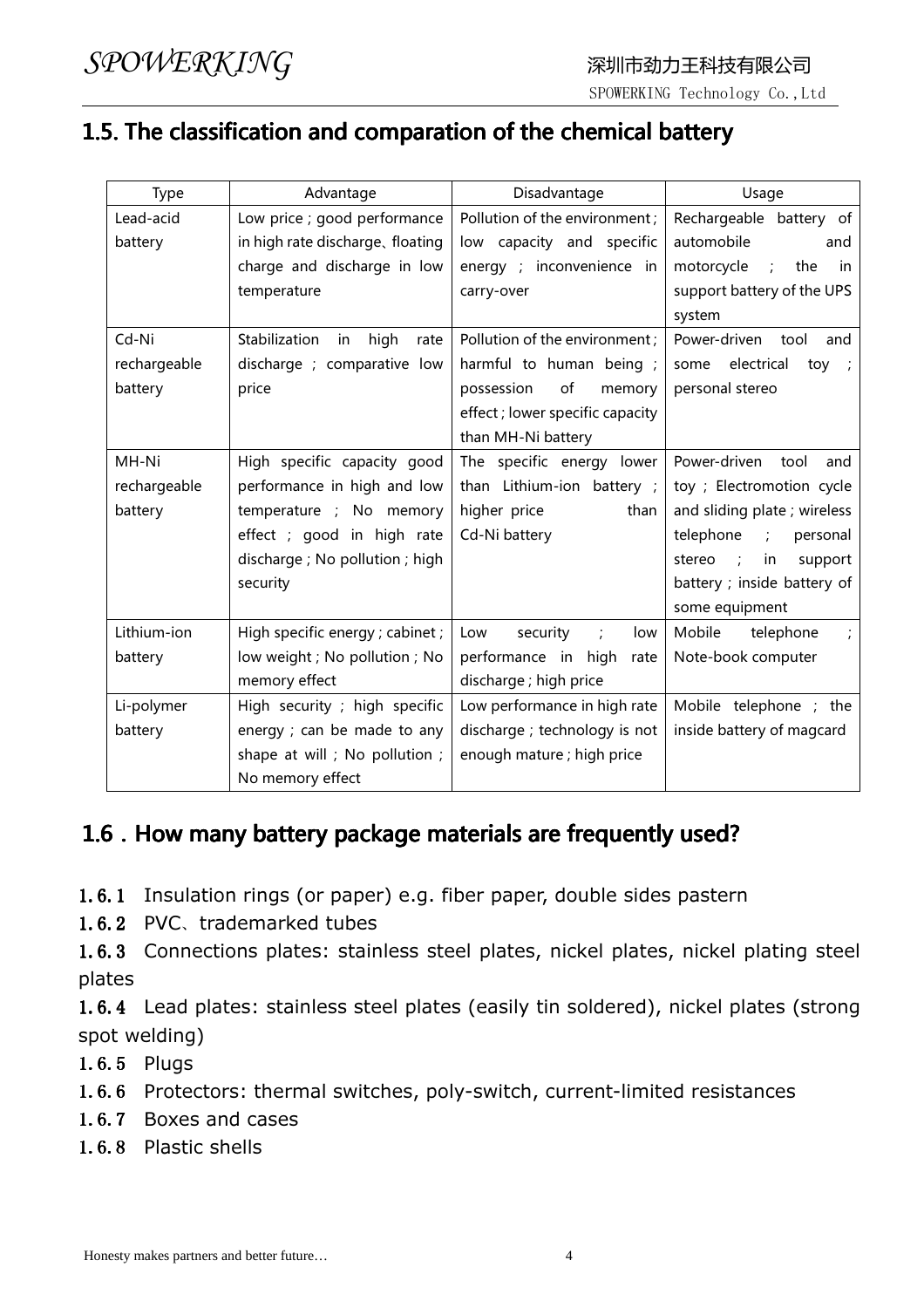SPOWERKING Technology Co.,Ltd

### 1.7. What are the marking approaches of rechargeable batteries?

In accordance with IEC, the marks of nickel hydrogen batteries must cover 5 elements:

1) Cell types: KR is designed for Ni-Cd, HF for Ni-MH, and HR for Ni-MH

2) Cell sizes: the diameter and height of cylinder battery, or the height, width and length of prismatic battery as well as numerical value should be separated by a solidus "/". The unit is mm.

3) Discharge characteristic signs: L suggests that the rate of discharge is within 0.5C, M within 0.5C-3.5C, H within 3.5C-7.0C, X within 7C-15C high.

4) T is designed to mark high temperature cells.

5) Cell terminations: CF means connection-free; HH (head to head) suggests that cells with connection tabs on the cover and along the length in series; HB (head to base) means that cells with connection tabs on the cover and on the base in series. For example: HF 18/07/49 means that prismatic Ni-MH cell, the width is 18mm,thickness is 7mm, height is 49mm.

#### 1.8.What are the marks and its meanings of SPK Ni-MH battery packages?

In general marks are covered five compositions:

① Cell system: D for Ni-Cd and H for Ni-MH

- ② Cell type: AAA、AA、A、SC、C、D and others
- ③ Cell nominal capacity

④ A means high cap cell, B for low cap cell, H for high temperature cell, and P for strong current discharge required.

⑤ Numbers of cells are packed.

例: D -- AA 800 H \* 5 ① ② ③ ④ ⑤  $H$  -- SC 2200 P  $*3$ ① ② ③ ④ ⑤ D —— AA 800 B \* 3 ① ② ③ ④ ⑤

#### 1.9. What are the main compositions?

The main compositions are: positive plates, negative plates, separators, caps, cases,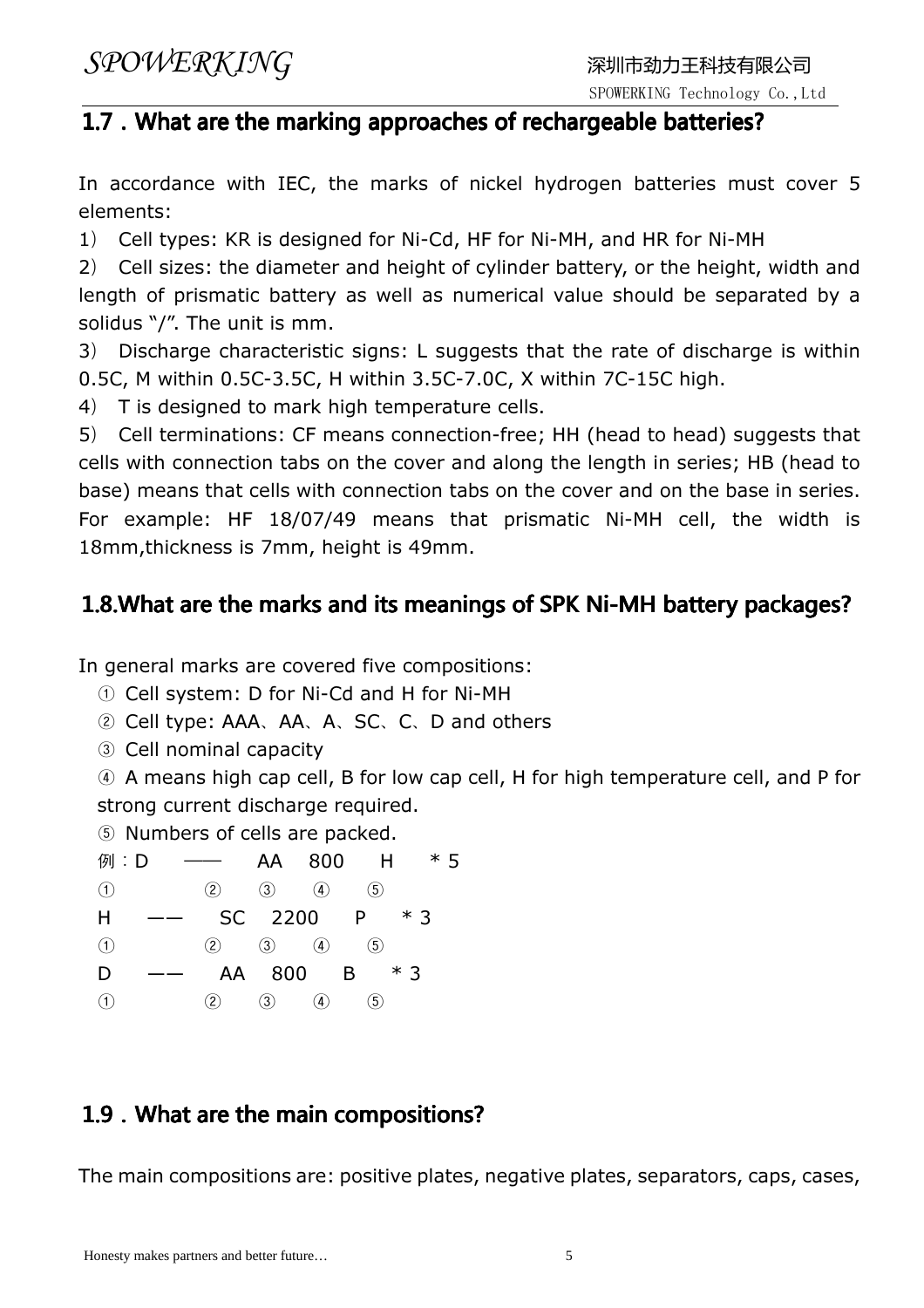and insulation layers.

#### 1.10. What is the objective to pack and assemble cells?

- 1.10.1 Be beautiful to look at, trademark (design mark and brand tube);
- 1.10.2 Voltage limitation: combine batteries in series to get high voltage;
- 1.10.3 Protect battery: prevent battery from short-circuit and extend the cycle life;
- 1.10.4 Size limitation;
- 1.10.5 Ease to transportation( design of paper cabinet and paper box);
- 1.10.6 Especial function design, such as waterproof, especial surface design.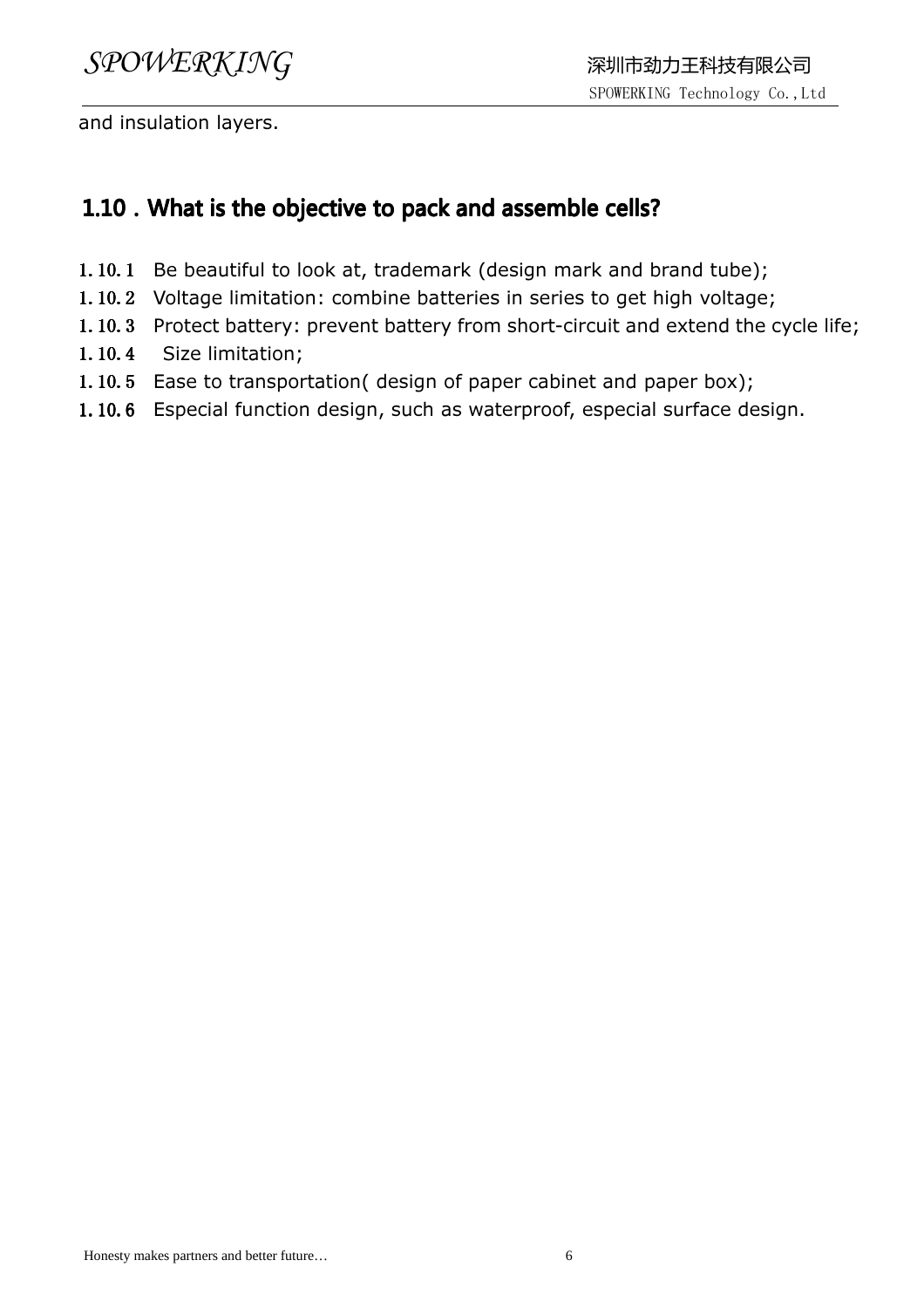#### No.2 Battery Performance And Testing

#### 2.1. What are the main characteristics of second battery?

Its main characteristics include voltage, impedance, capacity, gas pressure, self-discharge rate, cycle life, sealing, safety, storage, and appearance. There still are others such as over-charge, over-discharge, soldering, causticity proof and so on.

#### 2.2. What is secondary battery self-discharge?

Self-discharge is also named holding electricity capability. It is the capability that a battery holds electricity under open circuit condition. In general, techniques, materials, and storage conditions determine it. Self-discharge is one of the major parameters for estimating a battery performance.

#### 2.3. What is impedance? How to measure?

Because a cell is equivalent to a resourceful resistance, thus characteristic can be used as the measurement approach. If a cell is connected with a 1000Hz and 50mA constant current while series actions are taken such as sampling its voltage, commutating and filtering wave, its impedance value can be gained accurately. Battery impedance is the resistance when the current flow through an operating cell, in general the internal resistance is included both d.c. and a.c. resistance. For the rechargeable cell resistance is small and electrode is easy to be polarized along with producing a polarization resistance while measure d.c. resistance, the accurate value can't be measured. But measuring a.c. resistance can avoid the inflection of polarization, so accurate value will be gained more easily.

#### 2.4. What is charge efficiency?

It is the ratio between the output and input capacity when the cell is discharged at a certain condition. It can be calculated by the following formula: Charge efficiency=

Some of the input energy can transform the active material into charge status; some is consumed to produce oxygen in subsidiary reaction. The charge efficiency is affected by charge speed and ambient temperature. During charging the current must be defined in a certain range, too heavy or too small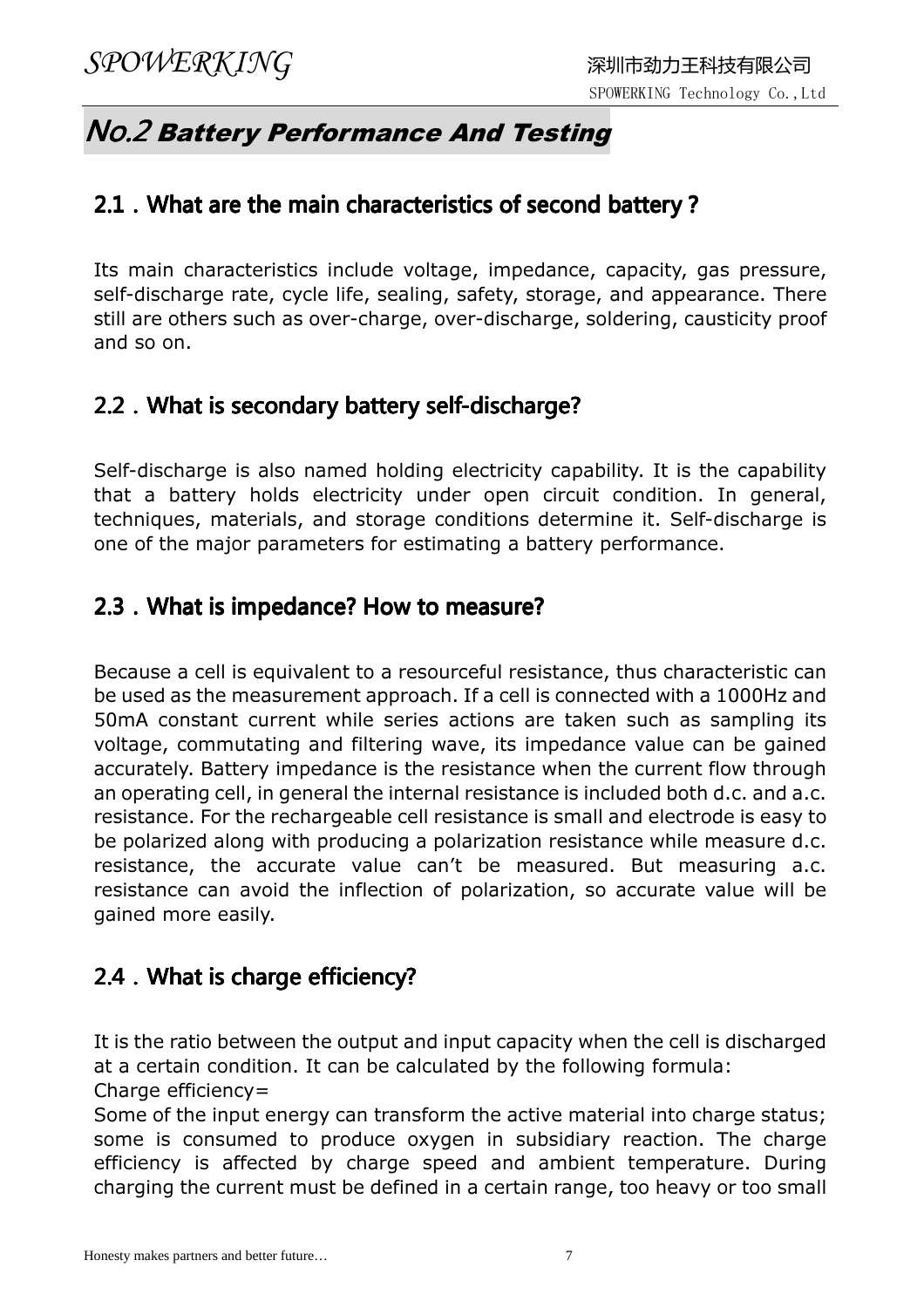current can bring low charge efficiency. Because of self-discharge the battery can't be fully discharged.

#### 2.5. What is cell capacity?

It means that the output energy when the cell is discharged to an end voltage at a certain discharge condition. IEC standard specifies that Ni-MH cell rating capacity indicates the output energy which the cell is charged at 0.1C for 16hrs, then discharged at 0.2C to 1.0V at temperature of  $20^{\circ}C \pm 5^{\circ}C$ . It can be described as C5C.

#### 2.6. What are the most usual charge methods?

- 2.6.1 Constant current (ab. CC) charge: it is the most usual method that charge currents are fixed at a certain value during the charge progress.
- 2.6.2 Constant voltage (ab. CV) charge: during the charge progress the voltages between the two terminals of the power supply is maintained at a certain value, while the current in the circuit become smaller and smaller with the battery voltage rises.
- 2.6.3 CC&CV charge: firstly a cell is charged at CC, when the cell voltage rises to a value, its voltage keeps steady, while the current in the circuit drops to the smallest till to zero at last.

#### 2.7.What is pulse charge? What is the impact on battery performance?

Charge then discharge is the common method used in pulse charge, i.e. charge for 5 seconds, then discharge for 1second, thus the most oxygen generated during charge is reverted to electrolyte at pulse discharge. Not only the gasification quantity of inner electrolyte is limited, but also the old batteries which have been seriously polarize can recover to or approach to their primary capacities after using this method for 5-10 times

#### 2.8. What are the standards for charging and discharging batteries?

Prior to charging at 0.1C for 16hrs the cell shall have been discharged at 0.2C to 1.0V/cell, after that it shall be rested for 1hour, then discharged at 0.2C to 1.0V/cell. That is the charge and discharge standard for batteries.

#### 2.9. How many items for battery reliability test?

#### 2.9.1 Capacity test

.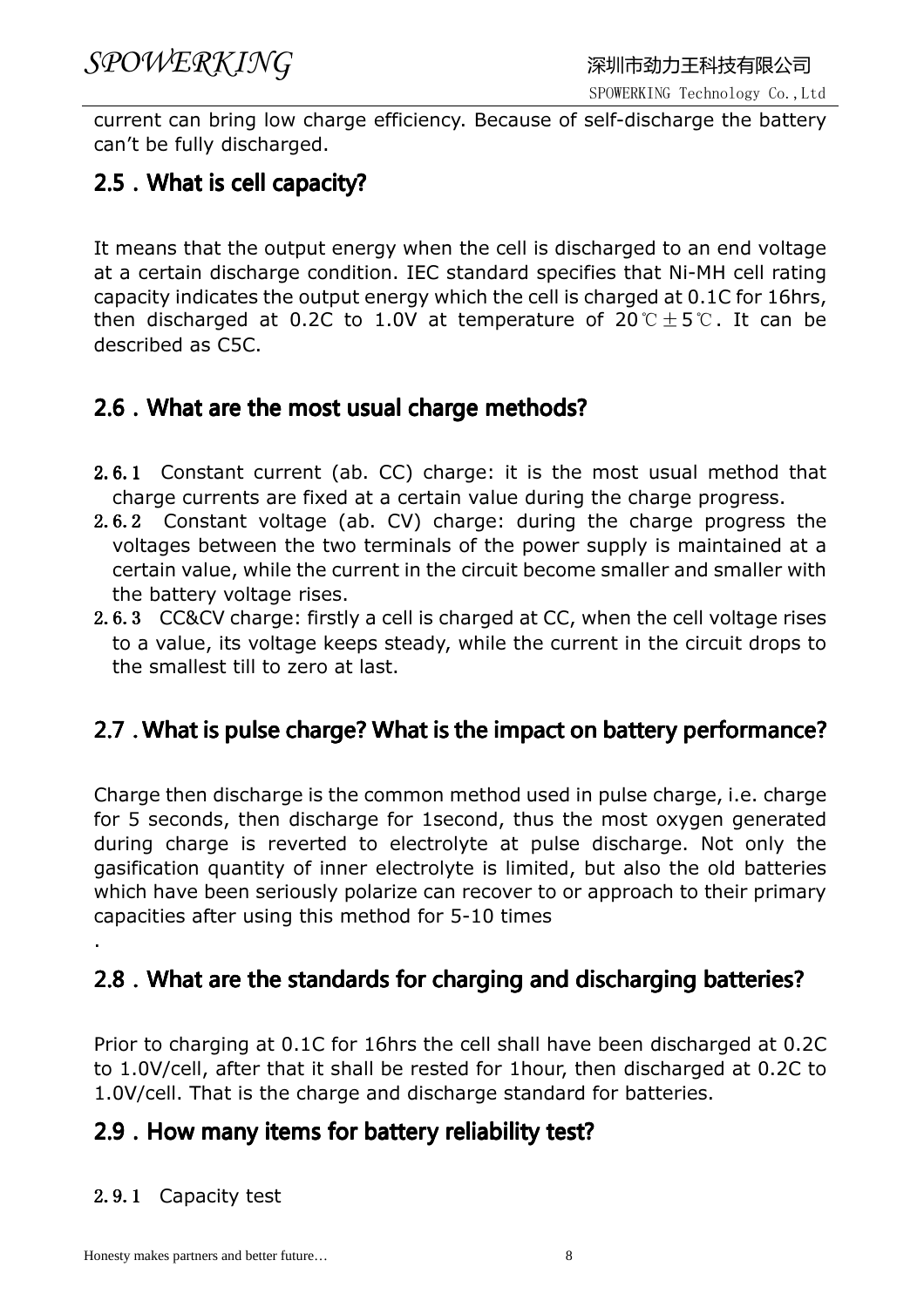- 2.9.2 Impedance test
- 2.9.3 Charge retention test
- 2.9.4 Overcharging endurance test
- 2.9.5 Cycle life test
- 2.9.6 Inner gas pressure test
- 2.9.7 Voltage measurement
- 2.9.8 Drop test

#### 2.10 . What is drop test?

The having been charged batteries are been dropped from 1m high at three different directions twice onto a hard rubber board. There is no damage of the assembly performance and outside packages.

#### 2.11. What is standard for charge retention test?

Prior to the test, the battery shall be discharged at 0.2C to 1.0C/cell. After the battery is charged at 0.1C for 16h at an ambient temperature of  $20^{\circ}C \pm 5^{\circ}C$  and a relative humidity of  $65\% \pm 20\%$ , it shall then be stored for 28 days on open circuit. After that the battery is discharged at 0.2C to 1.0V/cell, and the discharge duration of Ni\MH should be not less than 3h15min.

#### 2.12. What is the high temperature acceleration test?

As the charge retention takes a longer time, generally high temperature acceleration test is suggested for Ni-MH cell. Store the fully charged cell at an ambient temperature of 45℃ for 3 day, after that rest it for 1h, then discharge at 0.2C to 1.0V and the duration shall be more than 3h.

#### 2.13. What is high temperature and humidity test?

The cell shall have been discharged at 0.2C to 1.0V and charged at 1C for 75 minutes before it is placed at circumstances of 66℃ temperature and 85% relative humidity to store for 192h(8 days). Then rest it at normal temperature for 2h. There should be no deformation or leakage, and 80% or more nominal capacity shall be recovered.

#### 2.14. What is the criterion of overcharge endurance test?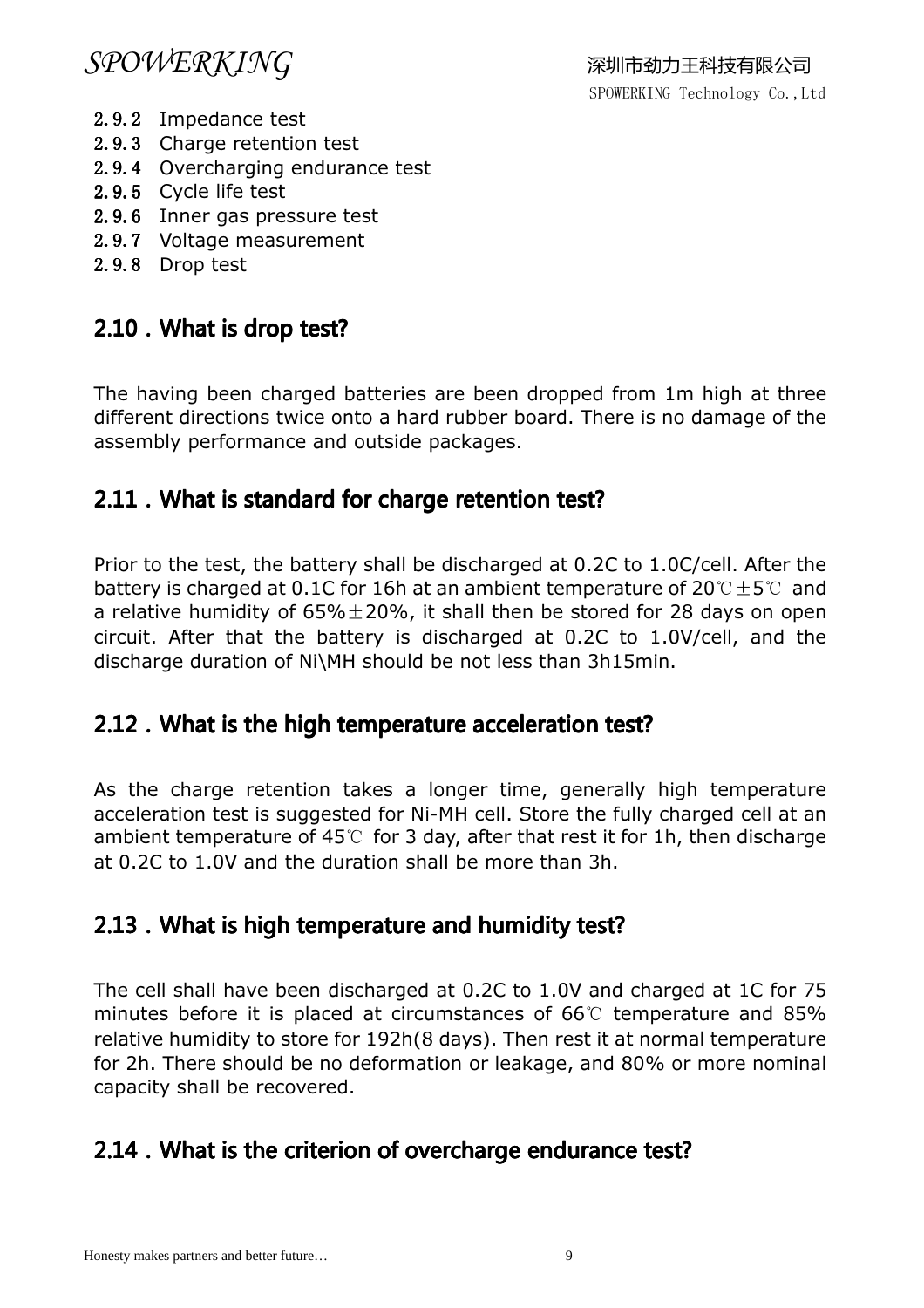The cell is discharged at 0.2C to 1.0V, and then it is charged 0.1C for 28 days. There shall be no deformation or leakage and the duration shall be more than 5h as discharged at 0.2C to 1.0V.

#### 2.15. What is IEC standard for lifecycle test?

After the cell is discharged at 0.2C to 1.0V:

1) Charged at 0.1C for 16h, and then discharged at 0.2C for 2h30mins (1st cycle).

2) Charged at 0.25C for 3h10mins, and then discharged at 0.25C for 2h20mins(2-48th cycle)

3) Charged at 0.25C for 3h10mins, and then discharged at 0.25C at 1.0V(49th cycle).

4) Charged at 0.1C for 16h, rested for 1h, then discharged at 0.2C to 1.0C(50th cycle). For Ni-MH cell, repeat the 1-4 step for 400 cycles, among which the 0.2C discharge duration should be more than 3h. Despite this method lifecycle at 1C is adopted by BYD, i.e. after rating discharge, charge at 1C for 80mins, controlling the charge end by  $-\triangle V=20$ mV, then discharge at 1C to 1.0V. Repeating as this for 500 cycles, there should be more than 60% of initial capacity.

#### 2.16. What is 24h self-discharge?

As the standard test on charge retention lasts too longer, the 24h self-discharge becomes the most common way to take fast test. The cell should have been discharged at 0.2C to 1.0V Prior the test. It shall be charged at 1C for 80mins, rested for 15mins, and then discharged at 1C to 1.0V and the cell capacity C1 are gained. Charge the cell at 1C for 80min, and rest for 24h, then test the 1C capacity C2, the C1C2/C1\*100% should not less than 15%.

#### 2.17. What is vibration test?

After the cell is discharged at 0.2C to 1.0V, it is going to be charged at 0.1C for 16h and rested for 24h,then vibrated according to the following conditions: Swing: 4mm

Frequency: 1000times vibrating for 30mins in XYZ three directions

And the cell voltage change should be between  $\pm 0.02V$  and the impedance change should be within ±5mΩ.

#### 2.18. What is bump test?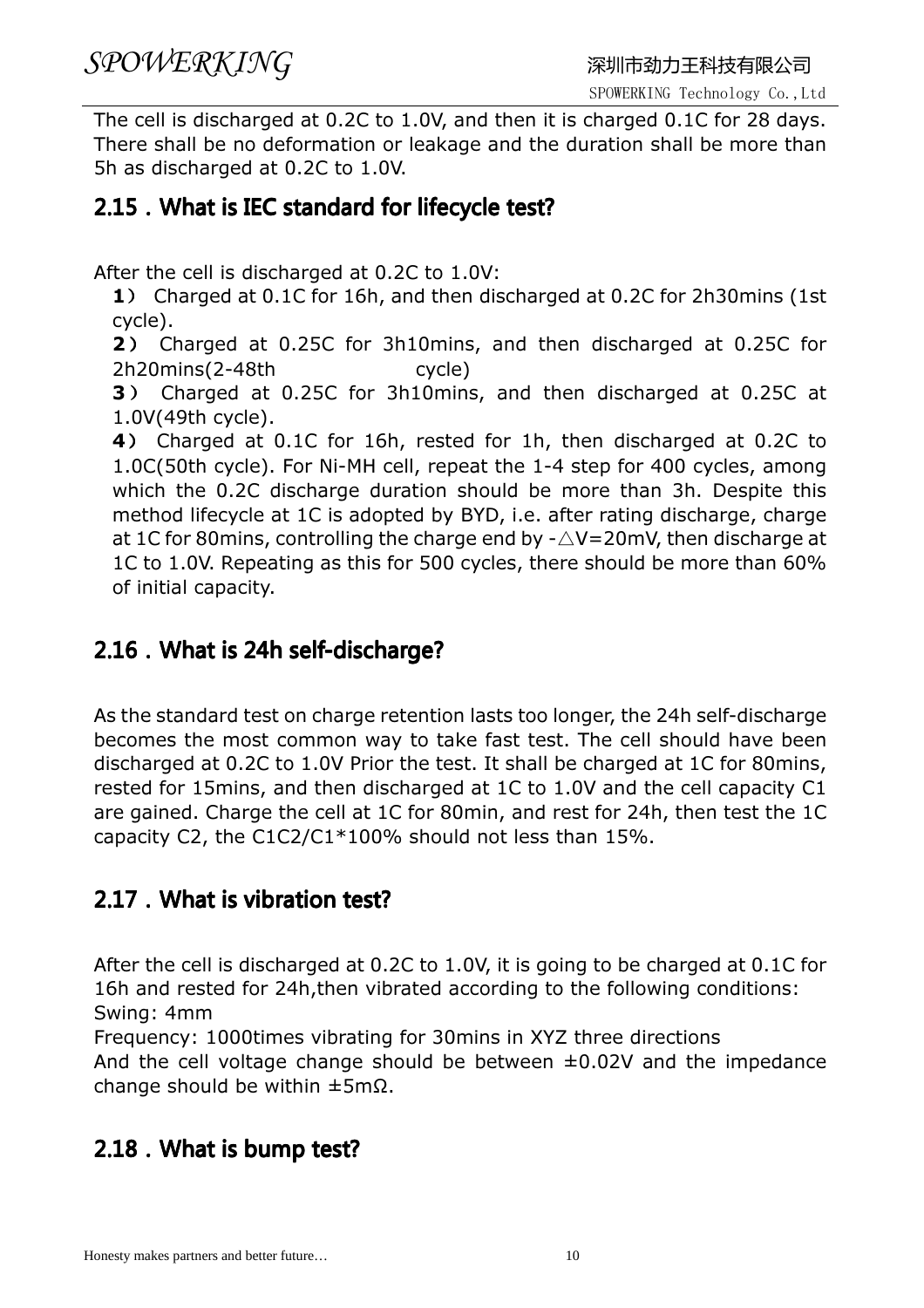After discharged at 0.2C to 1.0V and then charged at 0.1C for 16h at temperature of  $20±5$  ℃, it will be fixed on the bump platform, then the test is carried out according to the following conditions:

The peak acceleration is 98m/S2 (10g), the relevant pulse time (D) is 16m/S and the relevant speed change is 1.00m/S. At the end of 1000 times bump its discharge time that, after rested for 1-4hrs at the temperature of  $20\pm5$  ℃, discharged at 0.2C to 1.0V should not be less than 5hrs

#### 2.19. What is trickle charge?

This method is used to makeup the losing capacity of self-discharge when fully being charged. Commonly pulse charge is adopted. Experience tells that when fully charged, the losing capacity is 5% compared to the rate one. While in theory, continually charging at C/500 can makeup the loss:  $C*(5/100)*24H*C/500$ . But for the current is small, in fact the charge rate is extremely low, so that the battery is rarely charge. Pulse charge can be adopted to resolve this matter. Charge at C/10 for 1.2 second, rest for 58.8second. According to the above station, everyday the charge capacity is 5% of rate capacity. In general, pulse charge is applicable to the following situation which will be adopted in field: CC: C/20, CT: 0.1 second to 60 second. Examples for trickle charge:

Charge (high) Charge (low) Pulse period (S) Daily charge capacity Current Time Current Time C/10 1.2s 0C 58.8s 60s 5% of rate capacity C/20 2.4s 0C 57.6s 60s C/10 0.6s 0C 29.4s 30s

#### 2.20. What is the residual discharge capacity of battery?

When discharge a rechargeable battery at high rate current (such as 1C or more), the batteries' capacity can't be discharged completely when its voltage reaches the cut-off value due to the slow diffuse rate of internal active materials. If discharge the battery at 0.2C to 1.0V/cell after that, the battery can still discharge some capacity, the second discharge capacity is named residual capacity.

#### 2.21. What is the penetration test?

This is a safety experiment. After a battery is fully charged, penetrate its center with a nail (diameter is 2.5mm-5mm) and make the nail stay in the batter, the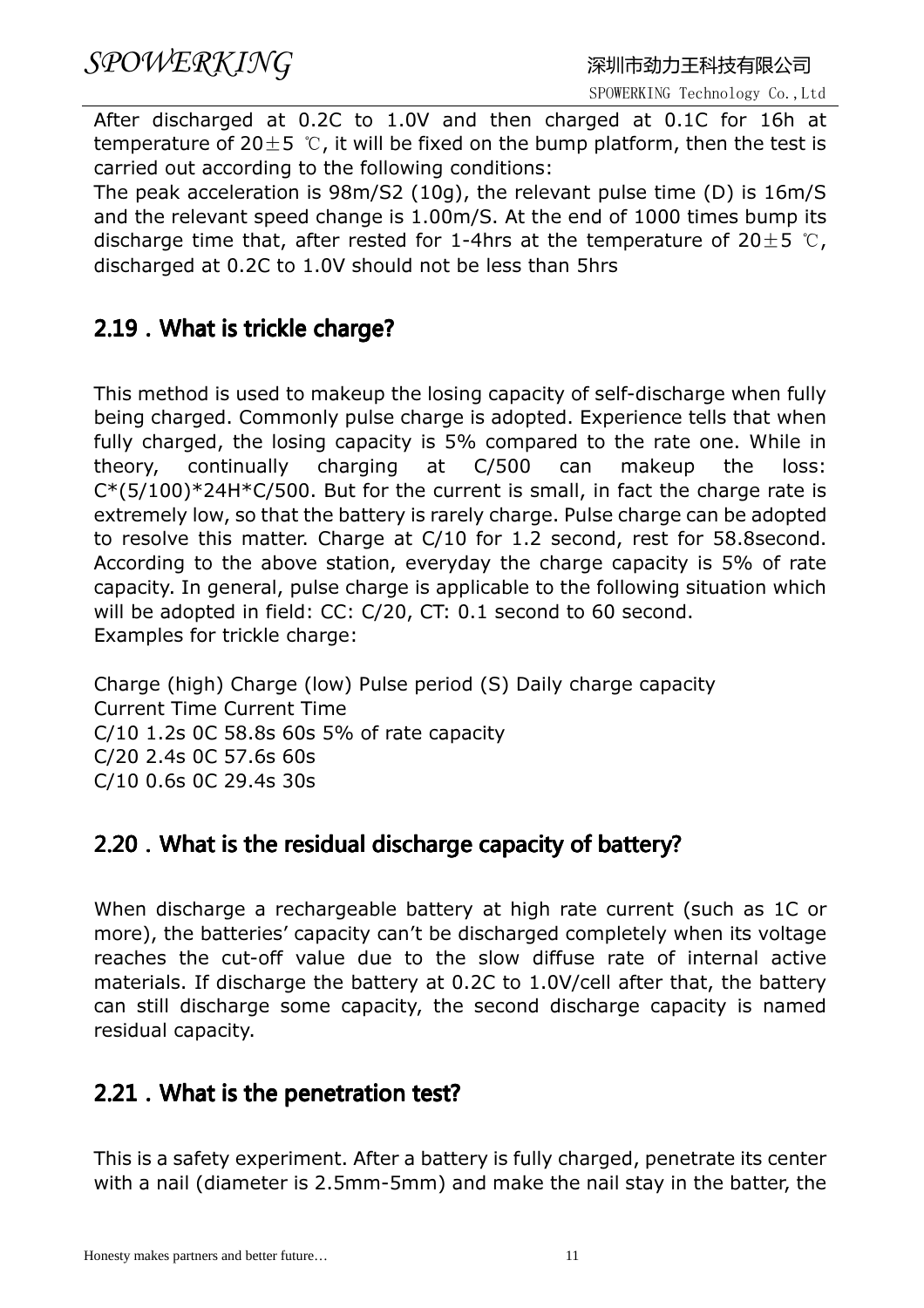battery shall not explode or catch fire.

#### 2.22. What is the bump test?

Safety test. After a battery is fully charged, put a hard stick (diameter is 15.8mm) on the battery, drop a 20 pounds object from 610mm high to the stick, the battery shall not explode or catch fire.

#### 2.23. What is the temperature rise test?

Safety test. Put fully charged battery in an oven and raise its temperature at a rate of 5℃/min, do that until the temperature reaches 150℃, and keep this temperature for 10 minutes, during and after the test the battery shall not explode or catch fire.

#### $2.24$  . What is the burn test?

Safety test. Burn the fully charged batteries with blue blaze in an explosion proof cabinet, the battery shall not explode or catch fire and the safety vent shall open after some time

#### 2.25. What is short-circuit test?

Safety test. Connect the positive electrode and negative electrode of a battery directly with a lead wire for some times in a explosion proof cabinet, the battery shall not explode or catch fire.

#### 2.26. What is the temperature cycle test?

A temperature cycle test include 27 cycles, every cycle is composed of next procedures:

① Put battery in an ambient condition (Temp.:  $66±3$ °C, relative humidity:  $(15\pm5)\%$ ) for 1h from room temperature;

- ② Change the ambient condition to  $33±3$ °C, (90±5)%) for 1h;
- ③ Change the ambient condition to -40±3℃ for 1h;

④ Rest battery in 25℃ for 0.5h.

The 4 steps consist of a cycle. After 27 cycles, battery shall no leakage,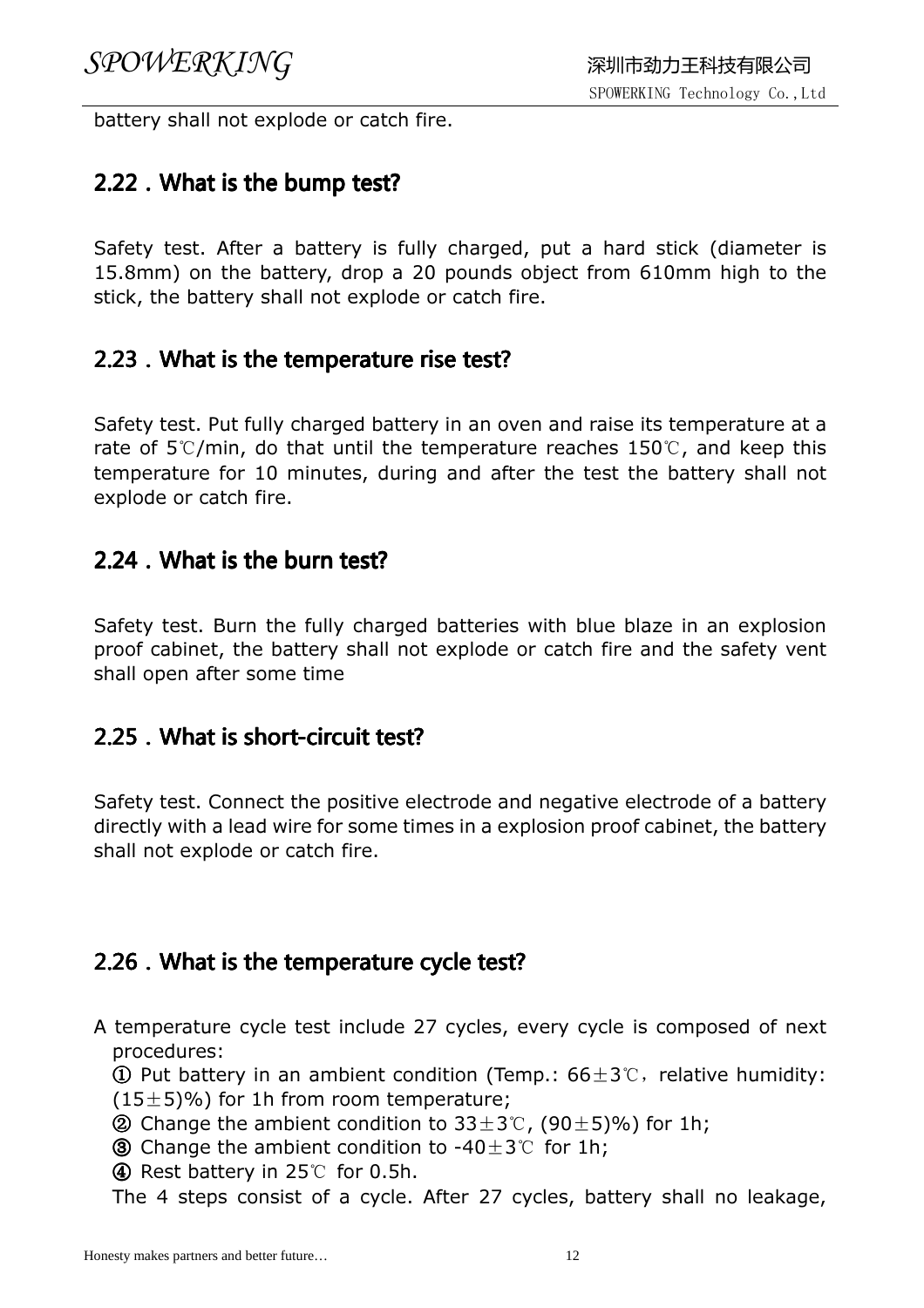swelling, rust or other abnormal phenomena.

#### 2.27. What is the temperature shock test?

This test needs two constant temperature cabinets. One is set as 66℃, and the other is set as -40℃. Every cycles is composed of next procedures:

① Put battery in -40℃ for 1h;

② In 5 seconds transfer battery to 66℃ oven for 1h.

This cycle test shall start from low temperature and end in high temperature and the cycle number is 24. After the test the battery shall be capable of charge and discharge, its electrical performance shall not be affected.

#### 2.28. What is the overcharge test?

After discharge at 0.2C to 1.0V/cell, charge battery at 1C for 3h, measure the deformation and calculate with a formula to get the internal pressure value。 The battery shall not leak, explode or catch fire.

#### 2.29.What are the differences of impedance between fully charged and

#### fully discharged battery?

In general, impedance of fully discharged battery is not stable, and larger than the value when it is fully charged. The impedance of fully charged battery is stable and small. During battery use process, only the charged state impedance has actual meaning. At the end of cycle life, impedance will increase due to the electrolyte dry up and the activity of chemical materials decrease.

#### 2.30. What is the power output of battery?

A battery's power output refers to its ability to deliver a specific amount of energy within a fixed period of time. The power output P of a battery is calculated from the product of the discharging current I(measured in amperes) and the discharging voltage U (in volts), thus:  $P=I \times U$ . The power output is expressed in watts.

The smaller a battery's inner resistance, the higher its possible power output. Its inner resistance must always be smaller than that of the electric device to be operated. Otherwise the battery voltage will break down, i.e. the battery will be unable to operate the device. At a given discharging voltage, a battery's power output increases with increasing electrode surface and operating temperature,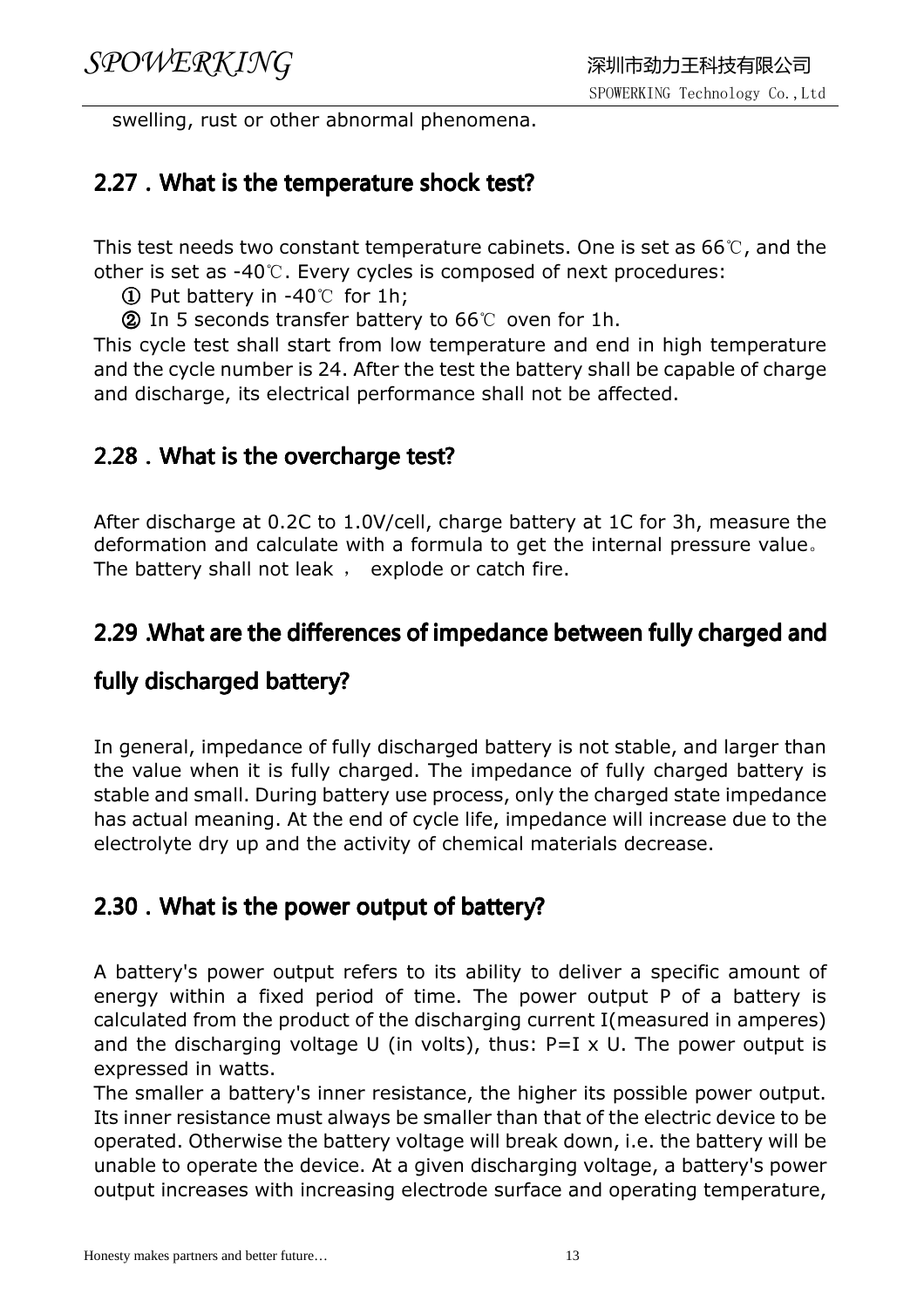and vice versa.

90.What are the ideas of nominal voltage, OCV, mid-point voltage, cut-off voltage?

Nominal voltage means general operating voltage, to secondary Ni-MH battery, 1.2V/cell;

OCV means open circuit voltage, that is the voltage of a battery without any load;

Mid-point voltage is the voltage when a battery has been discharged 50% of capacity, it is used to scale the high rate discharge performance of power tool battery; Cut-off Voltage is the voltage that discharge shall be finished.

#### 2.31. What shall we pay attention to during use?

2.31.1 Read the battery use manual carefully and use the recommended battery;

2.31.2 Check the touch parts of electrical appliance and battery and affirm that they are clean; use a wet cloth to wipe up if need, and enclose battery after it is dry;

2.31.3 Don't let baby replace battery without a guardian, mini-type battery (such as AAA) shall be kept in a place that baby can't touch them.

2.31.4 Don't mix to use new and old battery, and don't mix to use different types battery;

2.31.5 Don't try to regenerate a primary battery by heating, charging or other methods;

2.31.6 Don't short a battery;

2.31.7 Don't heat battery or throw it in water;

2.31.8 Don't disassemble battery;

2.31.9 Please cut the switch off when stop to use the electrical appliance;

2.31.10 Battery shall be taken out if the electrical appliance will not use for a long time;

2.31.11 Battery shall be stored in shade, dry and no sunshine beat.

#### 2.32. What is the explosion of battery?

It is named explosion that the solid-state matter of any parts in battery spurt out momentarily and is pushed to a distance more than 25cm. To judge a battery explode or not, following methods are used:

Put a net mantle battery in the center, the distance between battery and every sides of net shall be 25mm;

The density of net is 6-7pieces/cm, and reticle is soft aluminum line (diameter is 0.25mm);

If no solid-state matter get across the net during experiment, it proves that no explosion occurs.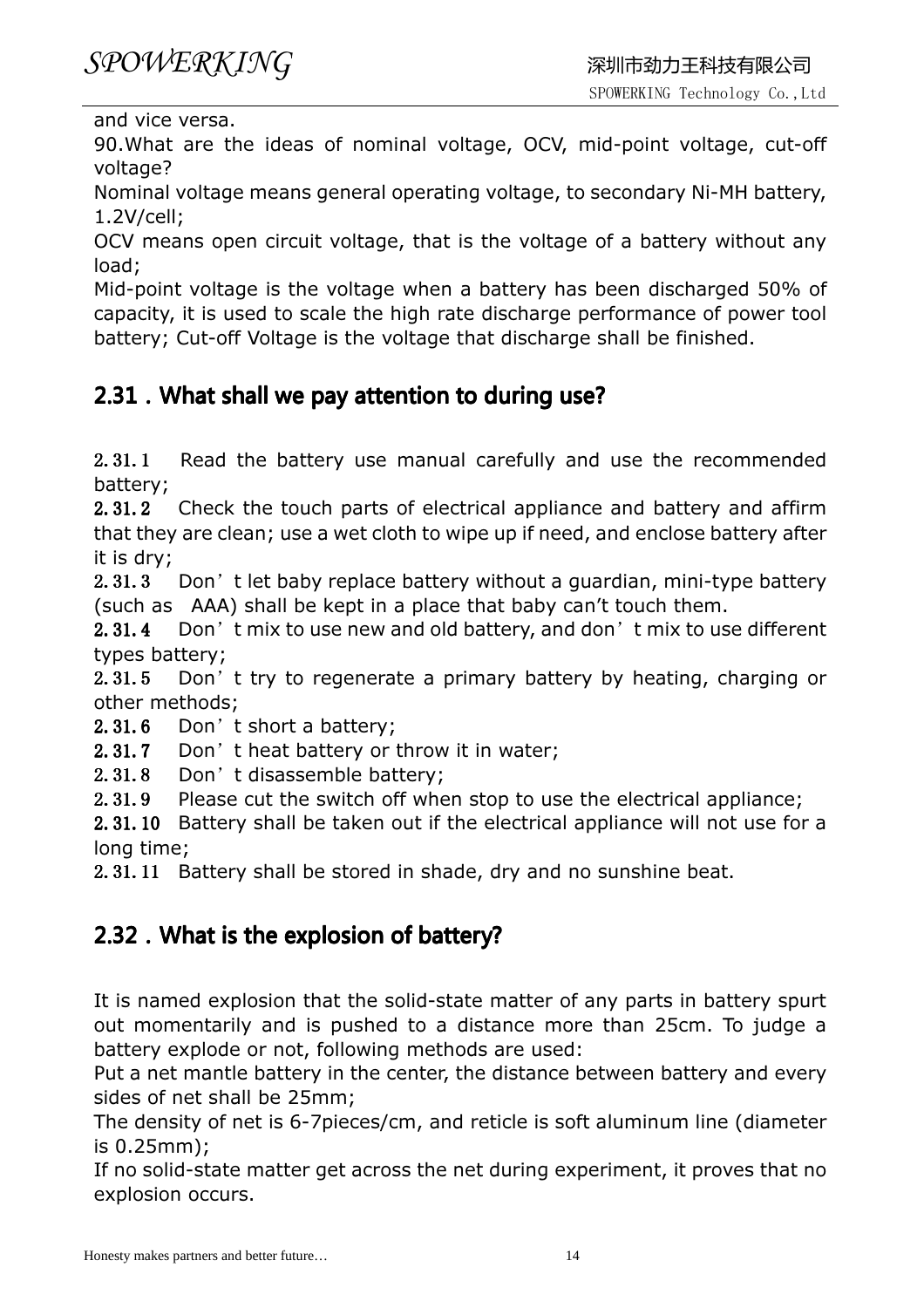### No.3 Battery FAQs

### 3.1 . What is over-charge? What are impact results on cells

#### performance?

The continual charge action after fully charged with certain charge approach is overcharge.

For Ni-MH battery, the positive capacity is lower than the negative on design, the generated oxygen in positive can be composite, through separator, with MH generated in negative. In general condition the internal pressure will not rise obviously, but if the charge current is so heavy or the charge time is so long, and the generated oxygen can not be used up in time, there will be some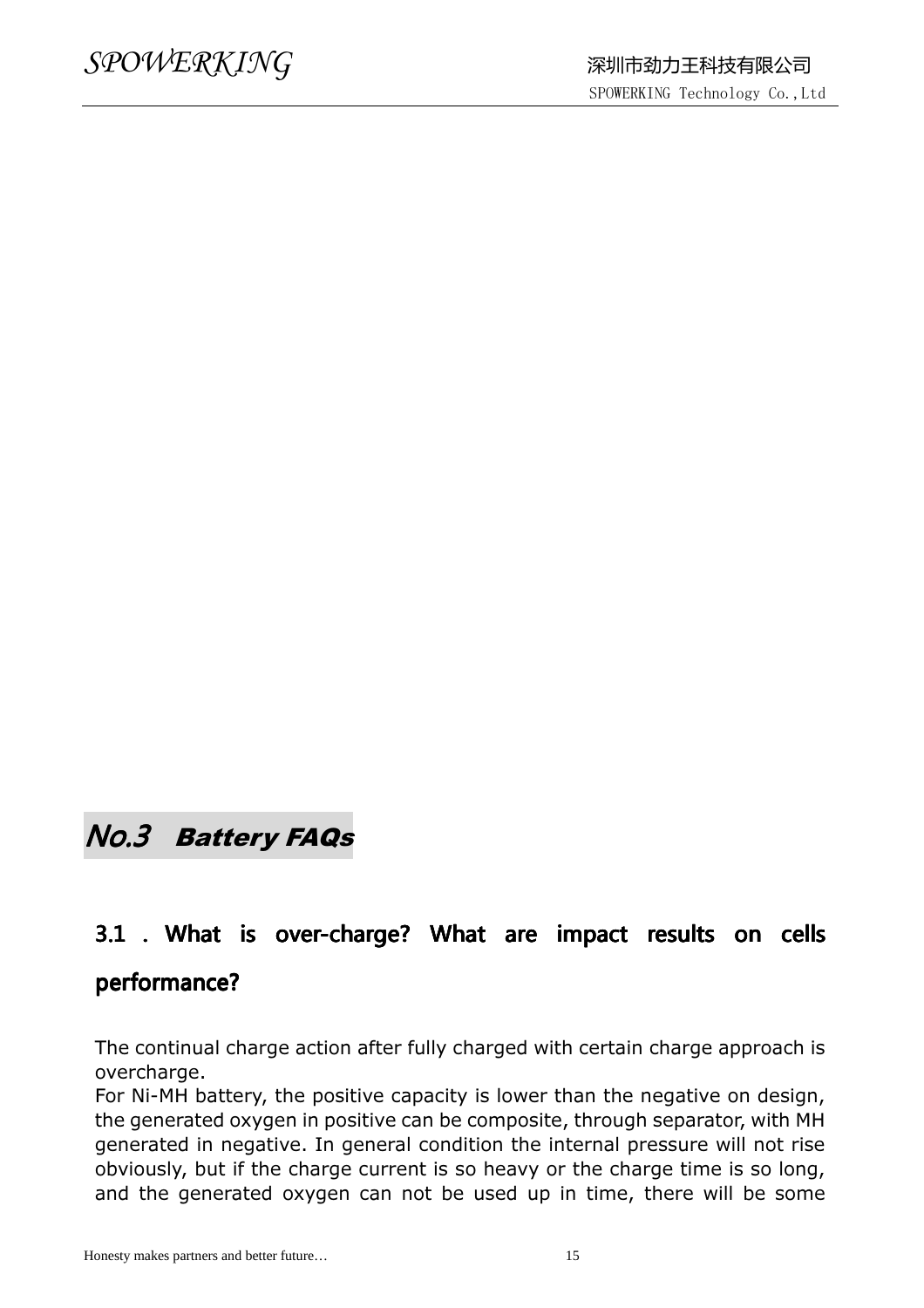quality defect risen such as internal pressure rising, battery distortion, leakage and so on. Meanwhile its performance will decline.

#### 3.2. What is over-discharge? What are impacts on cell performance?

If a cell's voltage reaches a designed value, that means the battery has discharge the stored capacity, but still the discharge action is continual, over-discharge will cause. Commonly the end voltage can be identified through discharge current, for example the end voltage is set at 1.0V/cell as discharged at 0.2C-2C, and 0.8V/cell at 3C or more, e.g. 5C or 10C. Over-discharge may cause disaster, especially at heavy current or repeated over-discharge. Commonly over-discharge can make cell inner pressure raise, and the reversibility of activity materials both in positive and negative will be damaged. Even by charge only part can recover and the capacity is reduced obviously.

#### 3.3. How many charging control methods are there?

In order to protect being over-discharged, it is necessary to control the end point of charge. When the cell is fully charged, some special appearances can suggest the charge is final。 Usually there are 6 methods:

1) Peak voltage: measuring a cell's peak voltage can tell charge is end;

2) dT/dt control: measuring a cell's peak temperature change ration can tell the charge is end.

**3**)  $\Delta T$  control: the temperature difference between the cell and the ambient as the cell is fully charged will be the biggest.

4)  $-\triangle V$  control: as the cell is fully charged, its voltage will drop to a certain value.

5) Time control: generally the time which takes necessarily to charge 130% nominal capacity is set to control the end of charge.

 6) TCO control: Considering the cell safety and characteristic, it will avoid being charged under high temperature (exception HT cell). So when the cell temperature reaches to 60℃ high, charge will be stopped.

#### 3.4. What is the best condition for cells store?

In accordance with IEC, the cell should be stored under temperature  $20^\circ \text{C} \pm 5$  $\degree$  and humidity  $(65\pm20)$  %. Commonly temperature is higher, while capacity retention is lower, and vice versa. The best place to store a cell is in a refrigerator with a temperature range of 0℃-10℃, especially for primary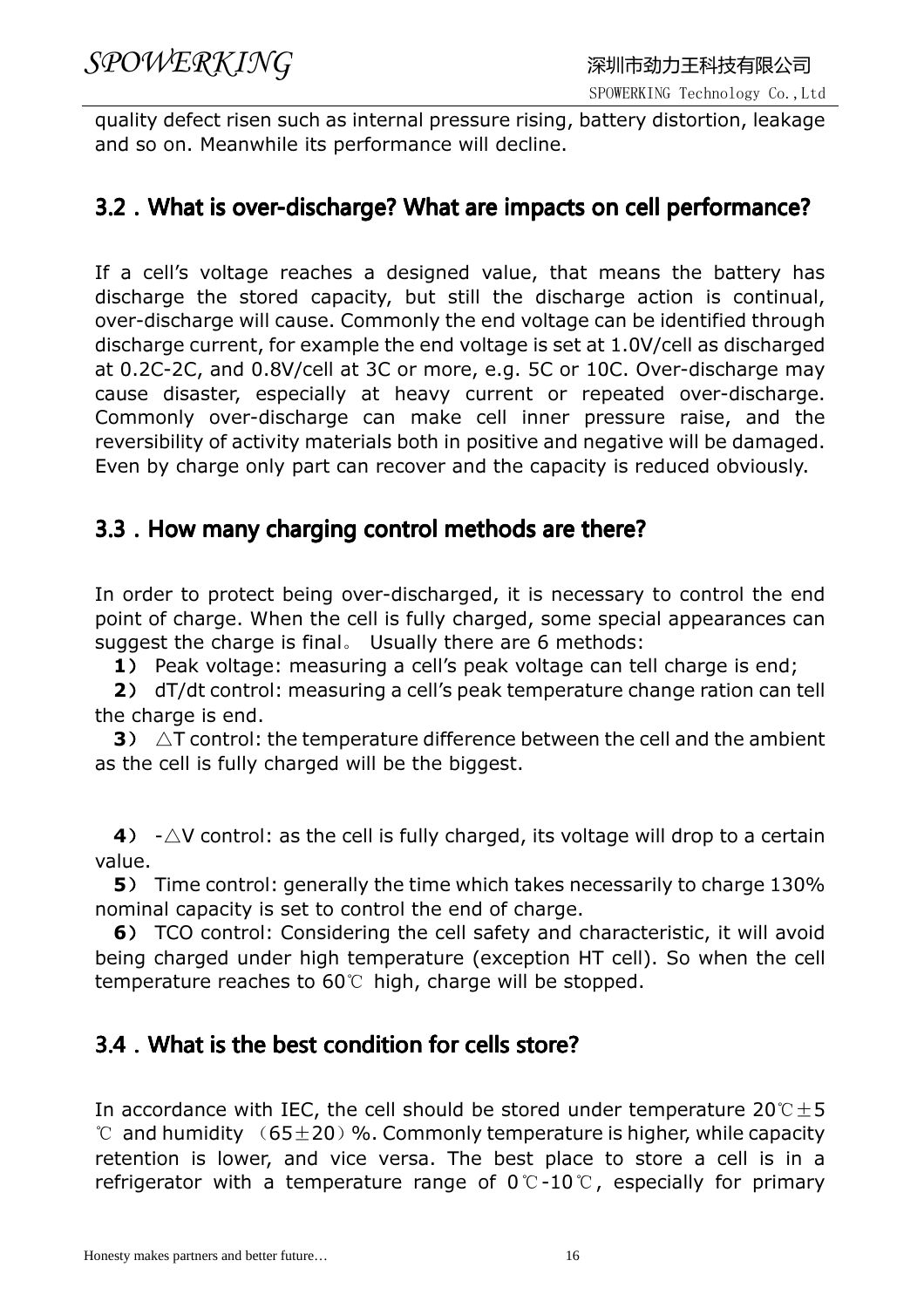batteries. While for secondary batteries, their loss of capacity during storage, may be better compensated by recharging.

#### 3.5. How long can a cell be stored?

On theory energy loss can't be avoided during store. Its proper electrochemistry construction makes the losing unavoidable. Self-discharge is the best-known causation. Generally this has to do with the electrolytic solubility of the positive electrode material or its thermodynamic instability (easy spontaneous decomposition). Self-discharge in rechargeable batteries is particularly high in comparison to primary battery. Furthermore every month a battery self-discharge rate is various depending on the system. It changes in the range of 10-35%. Primary battery self-discharge is lower considerably. At room temperature it may even be below 2%. However, various processes take place in parallel with this which lead to an increase of the battery's internal resistance during storage. These processes lead to a reduction in load capability. However energy loss is more noticeable at relatively high discharge current. The below table lists self-discharge approximation under normal storage conditions: type Self-discharge

Alkali manganese (MnO2/Zn), cycloidal  $<$ 2% Zinc carbon (MnO2/Zn), cycloidal  $\leq 4\%$ Li-ion(LiMnO2), cycloidal and button cell Approx  $1\%$ Ni-MH/Ni-Cd cell <35%

#### 3.6.What are the voltage of difference cell types and the usage area?

type voltage application area SLI (engine) 12V automobile, commercial vehicle, motorcycle Li 6V cameras LiMn button 3V pocket calculators, watches, remote control devices Silver oxide button 1.55V wrist watches, small clocks Alkali manganese 1.5V portable audio equipment, cameras, games Alkali manganese button 1.5V pocket calculators, electronic devices Zinc carbon cycloidal cell 1.5V larms, flashlights, toys Zinc air button cell 1.4V hearing aids MnO2 button cell 1.35V hearing aids, cameras

Ni-MH 1.2V mobile telephone, cordless phone, portable cameras, notebooks, emergency lights, house applications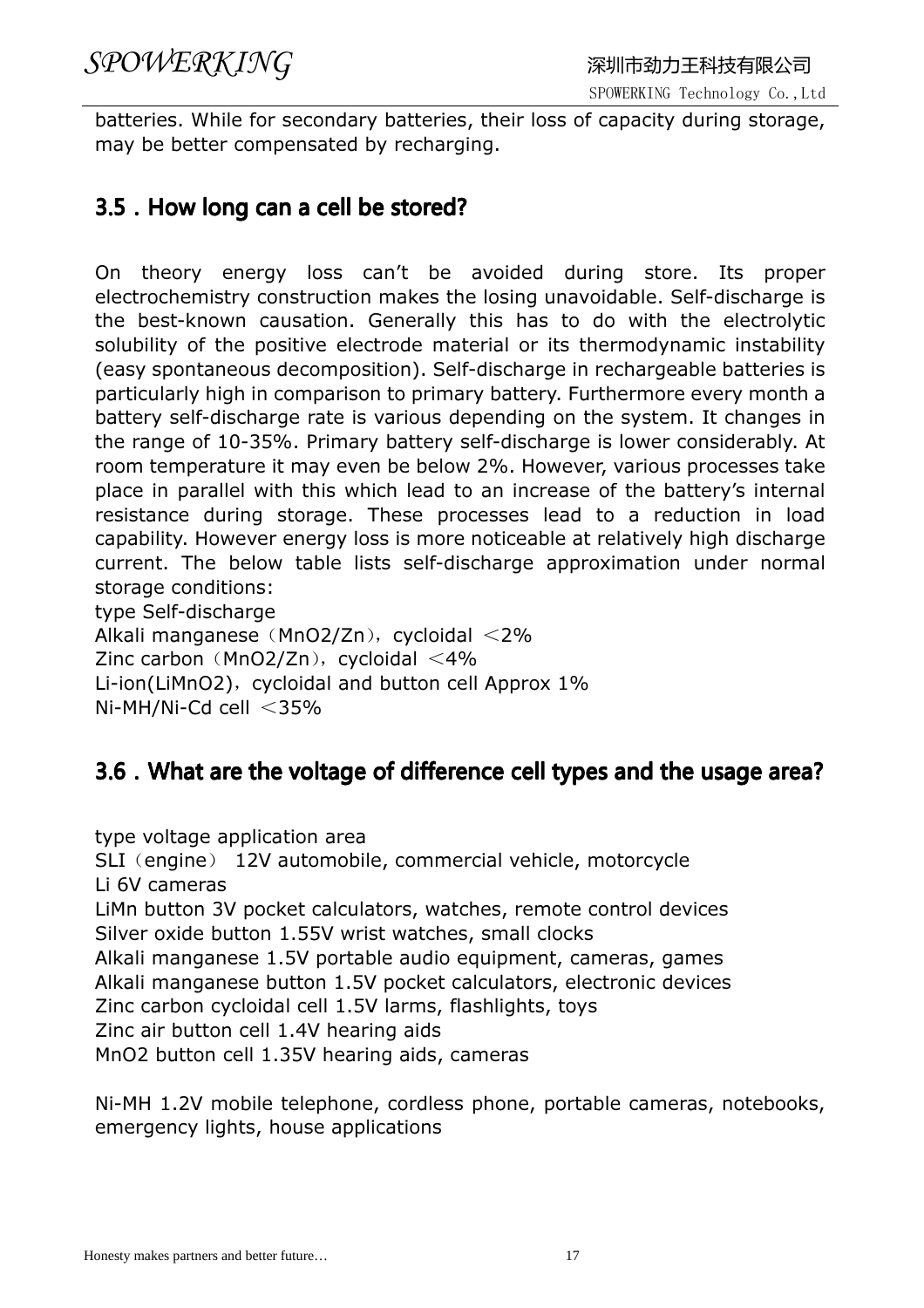### 3.7.What impact may an ambient temperature have on battery performance?

Low temperatures (e.g. -15℃) will obviously reduce Ni-MH battery discharge rate. At -20℃ electrolyte is at its freezing point, charge speed will greatly slow down. At low temperature (under -15℃) charge will raise the internal gas pressure and probably unseal the safety vent. Ambient temperature of 5℃to 30 ℃ is the best range to get effective charge. Generally with temperature rising charge efficiency will become higher. But when the temperature rises to 45℃ or higher, the materials performance in the battery will be degenerated and battery service life will be shorten greatly.

#### 3.8. What a battery short circuit and its consequences?

Any kinds of conductive material being bridged with the external terminals of a battery will result in short circuit. Based on the battery system, a short circuit may have serious consequences, e.g. rising electrolyte temperature or building up internal gas pressure. If the internal gas pressure value exceeds the limitation of cell cap endurances, the electrolyte will leak, which will damage battery greatly. If safe vent fails to respond, even explosion will occur. Therefore don't short circuit.

#### 3.9. What is memory effect?

Memory effect only happens on Ni-Cd batteries. As in traditional technology a Ni-Cd battery's negative is agglomeration with thick Ni crystal, if Ni-Cd batteries are recharged before they have been fully discharged, Ni crystal easily gathers to form agglomeration, which makes the primary discharge platform come into being. The battery stores the platform, which will be considered as the end of discharge for the next cycle even though the capacity decides that the battery can be discharged to a lower platform. The battery will store this process in its memory so during the next discharge, the battery only remembers this reduced capacity. Similarly any further incomplete discharge in each use will aggravate the effect makes lower capacity. The effect there are two methods to remove the effect: firstly deep discharge at trickle current (i.e. 0.1C to 0V), secondly several cycles at high currents (e.g. 1C).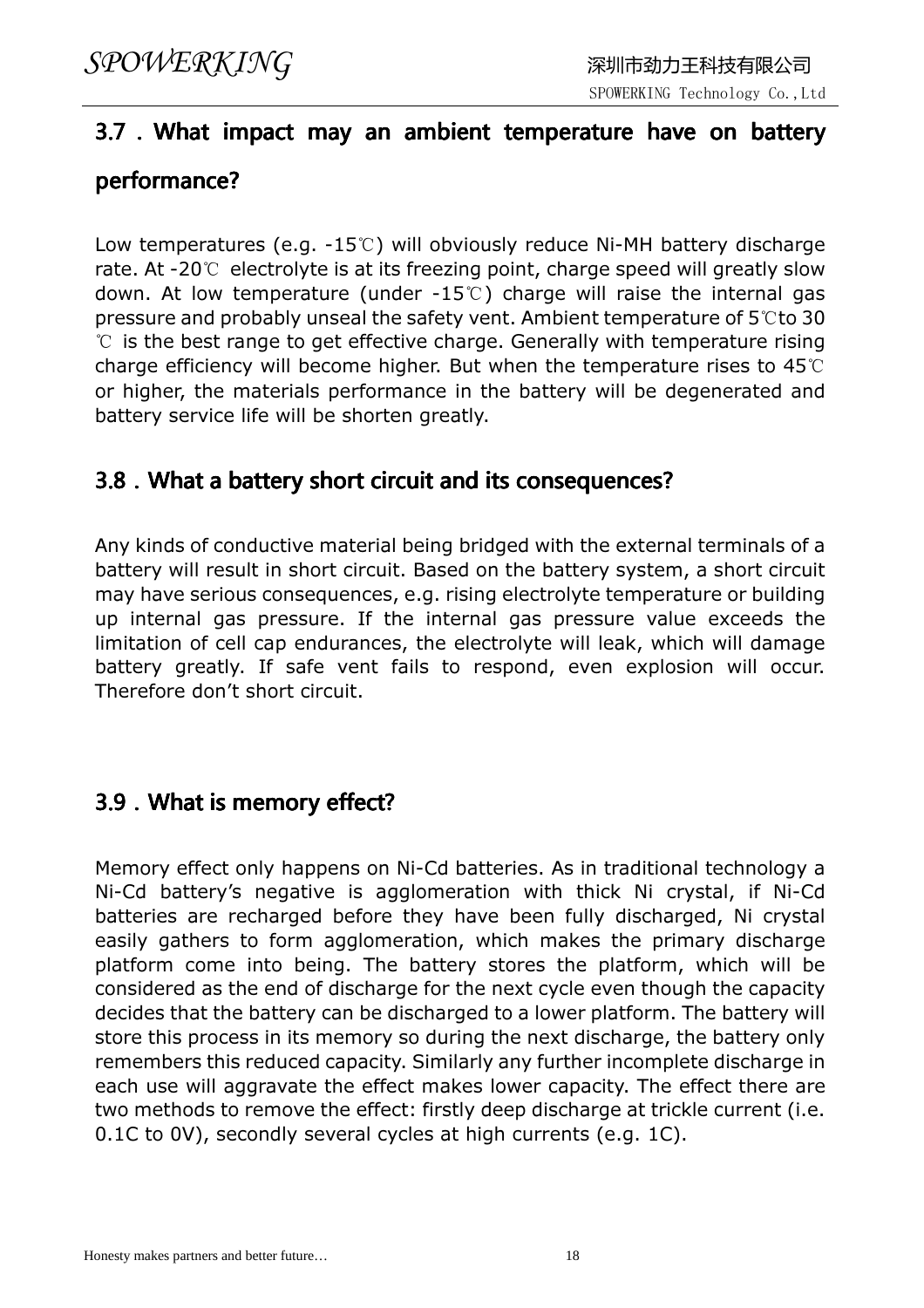#### 3.10. What impact is the battery on environment?

Nowadays almost all available batteries are free from Hg. But heavy metals are still essential components in Hg battery, rechargeable Ni-Cd battery, and lead-acid battery. If disposed improperly and in large quantities these metals may damage the environment. Internationally at present special institutions have been existed to collect the used batteries such as oxidation mercury, Ni-Cd, lead-acid. Currently the percentages both of Ni-MH and Li-ion have risen greatly.

#### 3.11. What are the possible reasons to cause 0V or low voltage?

- 3.11.1 Batteries are external short-circuited or overcharged, reverse charged (forced over-discharge)
- 3.11.2 Continually being overcharged at high rate current will cause electrode pole expand and positive poles touch directly.
- 3.11.3 Internal or slight short circuit, e.g. burrs in positive and negative plates touch together if penetrated through separator, or positive and negative plates are wrongly placed causing the two plates to contact together, or the positive plate gets in touch with the outside steel case, or negative material fall into separator, or separator is defective, or positive current collector contacts with negative plate.

#### 3.12. Why do batteries packs with 0V or low voltage happen?

- 3.12.1 One of the cells voltages is 0V.
- 3.12.2 Plugs are short or open circuit, or ill touched.
- 3.12.3 Lead wires are broken from the soldering or weakly soldered.

3.12.4 Wrong battery connection or the connection tabs are miss or weak weld or broken off.

3.12.5 Inner connections of the assembly compositions are wrong or damaged.

#### 3.13. What are the possible reasons causing cells or battery packages

#### un-chargeable?

3.13.1 0V cell or 0V cell in packages.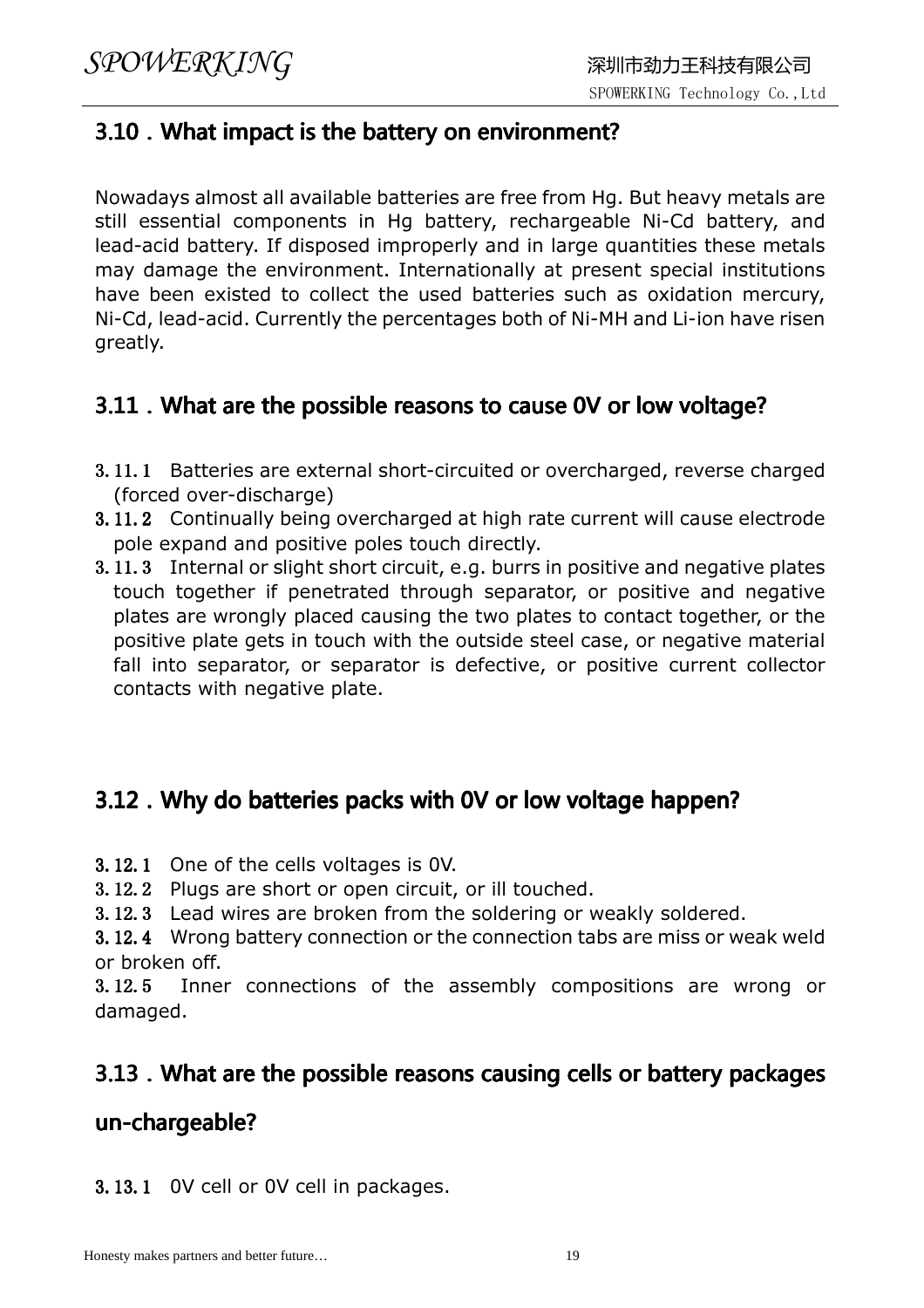SPOWERKING Technology Co.,Ltd

3.13.2 Wrong battery connection, or abnormity inner parts or circuit protector

3.13.3 Charger is failure to output current.

3.13.4 External factors can be possible triggers of extremely low charge rate (e.g. extremely low or high temperatures).

#### 3.14. What are the possible reasons causing cells or battery packages

#### un-dischargeable?

3.14.1 Storage will shorten its service life.

3.14.2 Not be fully charged or not be charged;

3.14.3 Excessively low ambient temperature;

3.14.4 Low discharge efficiency, for instance at high current discharge, inside materials of ordinary battery will diffuse, and the reaction speed can't follow, which will cause the voltage toboggan and the battery un-dischargeable.

#### 3.15. Cells or batteries with short discharge time, what is the reason?

3.15.1 Battery is not fully charged, such as inadequate charge time, lower charge efficiency and so on.

3.15.2 Excessively heavy discharge current will result shorter discharge time as well as low discharge efficiency.

3.15.3 Discharge excessively at low ambient temperature will descend discharge efficiency.

#### 3.16. Battery bottom plumping up, belly protruding, even leakage,

#### what are the possible causes?

- 3.16.1 Batteries are overcharged especially at continuous high rate current.
- 3.16.2 Batteries are forced to over discharge.

#### 3.17. Why the battery service life is short?

- 3.17.3 Charger or charge circuit does not matched to battery system.
- 3.17.2 Over charged or over discharged.
- 3.17.3 Battery systems are not consistent with appliances.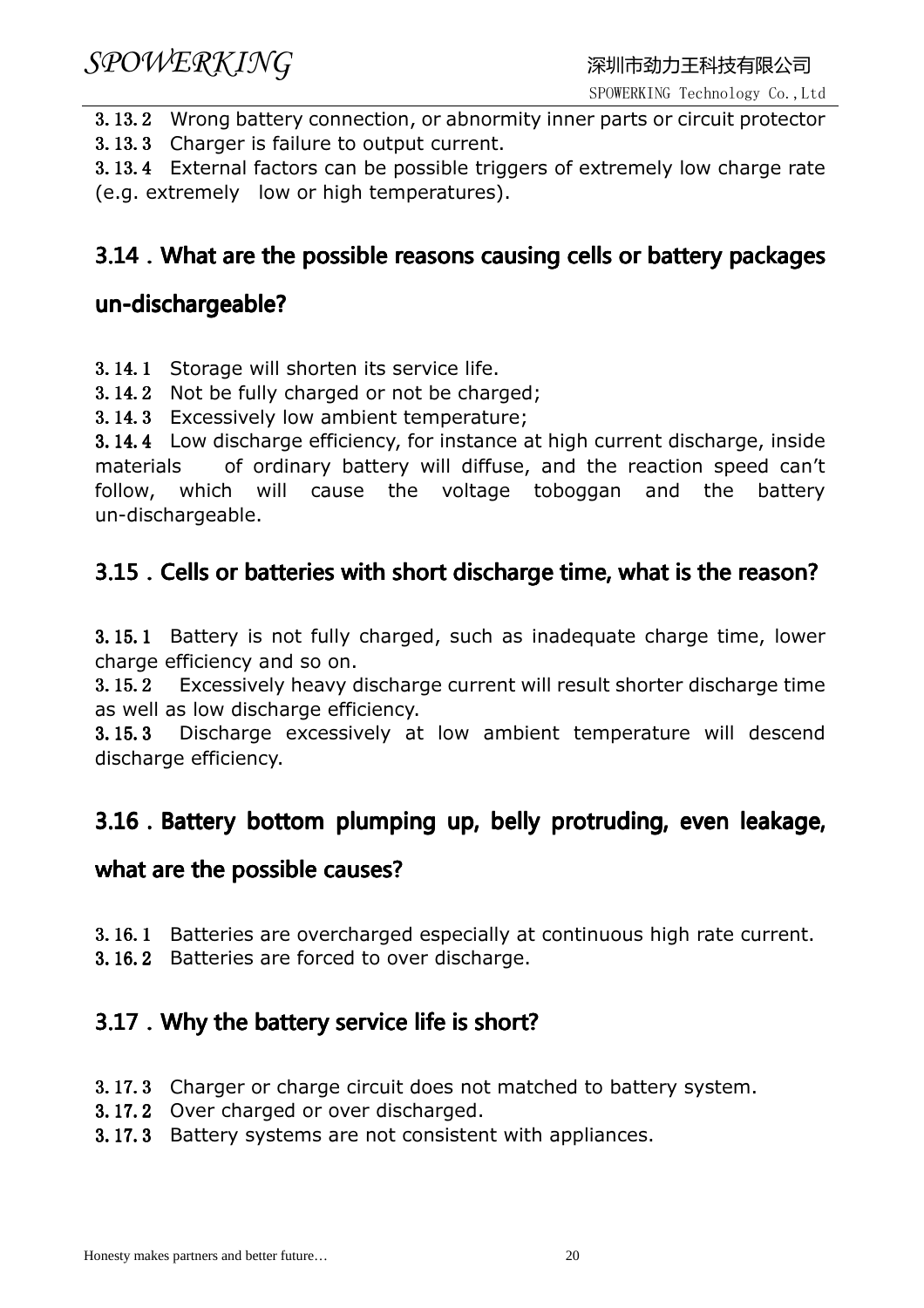### 3.18. What will happen if cells with different capacity are packed together?

If different capacity cells or mixing fresh and old cells were used, leakage or zero voltage would occur. That is because when charge, some cells with high capacity cannot be fully charged, while the others with low capacity will be overcharged due to the different capacity. While discharge high capacity cell can't be fully discharged, however the low one is over discharged. If repeated like so, the cells would be damaged to leakage or low (zero) voltage.

#### 3.19.Can the cell be remained in the application without using for a

#### long period or after being used?

If the application is not in use for an extended period of time it is better to remove the battery from the application and to store in a dry and cool place. If this is not done, a minimum amount of current will continue to be taken out of the battery by the application, even if the application is switched off-which may shorten the battery's service life.

#### 3.20 .A cordless telephone should be put back onto the base after each

#### use?

According to usual practice and the cordless phone design, the phone should be put back onto the base after each use so that the battery was activated to makeup the discharged capacity and the losing capacity of self-discharge. But occasional complete discharge is recommended to recover the battery to its initial capacity and discharge character. Properly it is better to take the battery out, and keep it open circuit, charge it when reuse.

#### 3.21.Why the temperature hoik and the voltage decrease at the end of

#### charge?

Continue to charge is an overcharge procedure when a battery has been fully charged. At this time the Ni(OH)2 of positive electrode had become NiOOH, the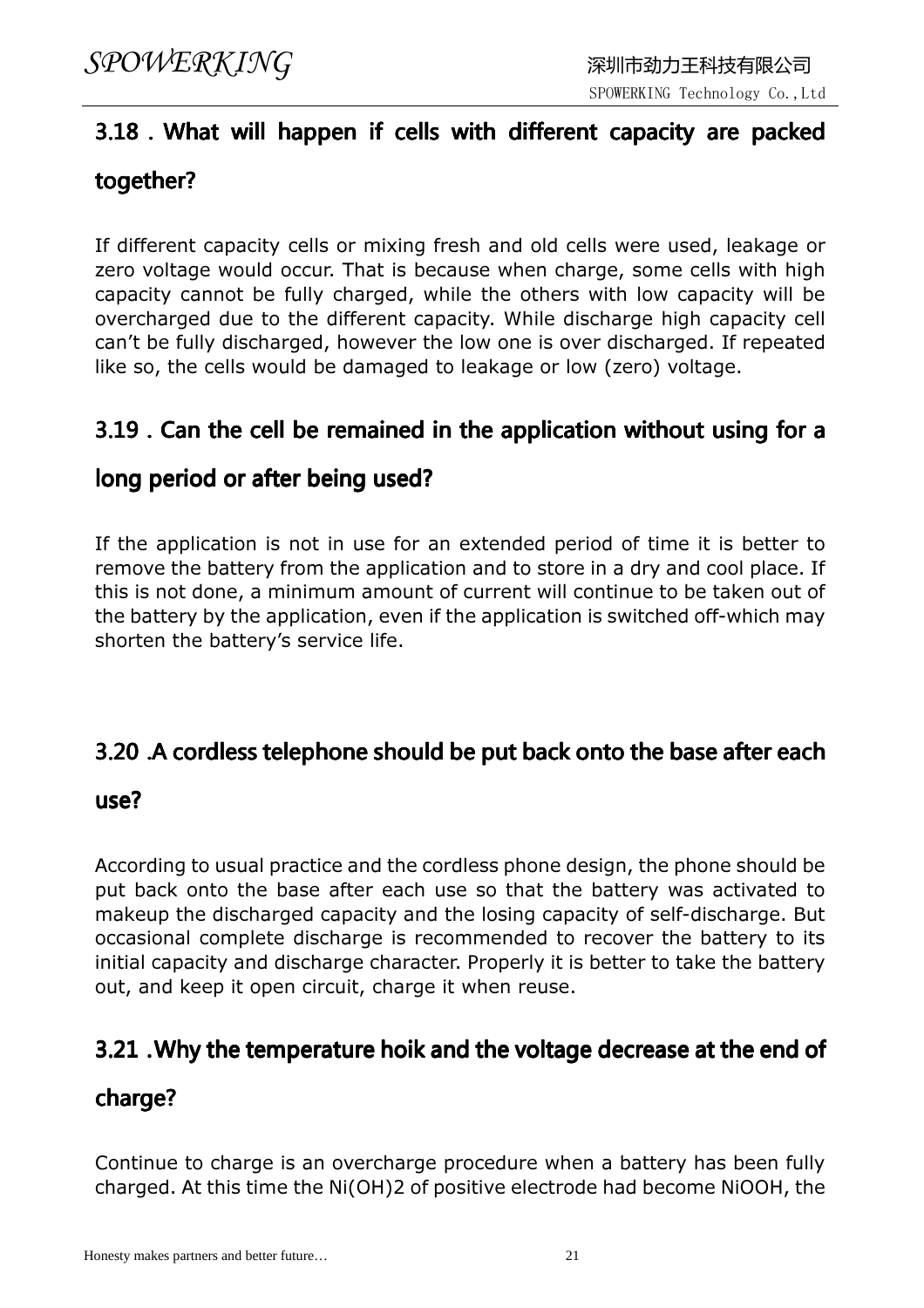SPOWERKING Technology Co.,Ltd

|                                                                          |         | will oxide OH- into oxygen: |  | battery voltage reaches a balance value (maximum value). Continued charge |     |                   |  |
|--------------------------------------------------------------------------|---------|-----------------------------|--|---------------------------------------------------------------------------|-----|-------------------|--|
|                                                                          | $4OH -$ | e                           |  | O <sub>2</sub>                                                            | $+$ | 2H <sub>2</sub> O |  |
|                                                                          |         |                             |  |                                                                           |     |                   |  |
| electrode:                                                               |         |                             |  | The formed oxygen permeate separator and react with MH of negative        |     |                   |  |
| MH                                                                       |         | O <sub>2</sub>              |  | M.                                                                        | $+$ | H <sub>2</sub> O  |  |
|                                                                          |         |                             |  |                                                                           |     |                   |  |
| This chamical combination reaction generates large amount of heat so the |         |                             |  |                                                                           |     |                   |  |

This chemical combination reaction generates large amount of heat, so the temperature of total battery system increases sharply. The more high temperature, the more low balance voltage, that is why temperature increases will lead to balance voltage decreases, so the battery voltage will decrease after it had been fully charged.

#### 3.22 . What are the advantages and shortcomings of protection

#### elements of battery?

Follow table compare their performance several familiar protection elements of battery:

Name Main Materials Function Advantage Shortcoming

Temperature- controlled switch PTC Large current protection Induce the current and temperature change quickly, too high temperature or too large current will make the temperature of double metal parcels in switch reaches its rated value, the double parcels break quickly, so the circuit is protected. The metal parcels may not set and the battery can't work any more.

Poly-switch PTC Large current protection The impedance of the element increases linearly when its temperature increase, and its impedance will increases sharply if the current or temperature reaches a specified value, so the current will decrease to several mA level. When the temperature decreases to normal level, the element can recover to initial state. It can be used to assemble battery as a connect parcel. High cost fuse induce the current and temperature of circuit. Fuse will melt to protect the electro-circuit if the current or temperature reaches a specified value. Fuse can't recover after melting, and need to replace it in time, this is a trouble.

#### 3.23.What is the influence of temperature on battery performance in

#### general?

Of all environmental factors, the temperature has the greatest effect on battery charge and discharge behavior. This has to do with the temperature-dependent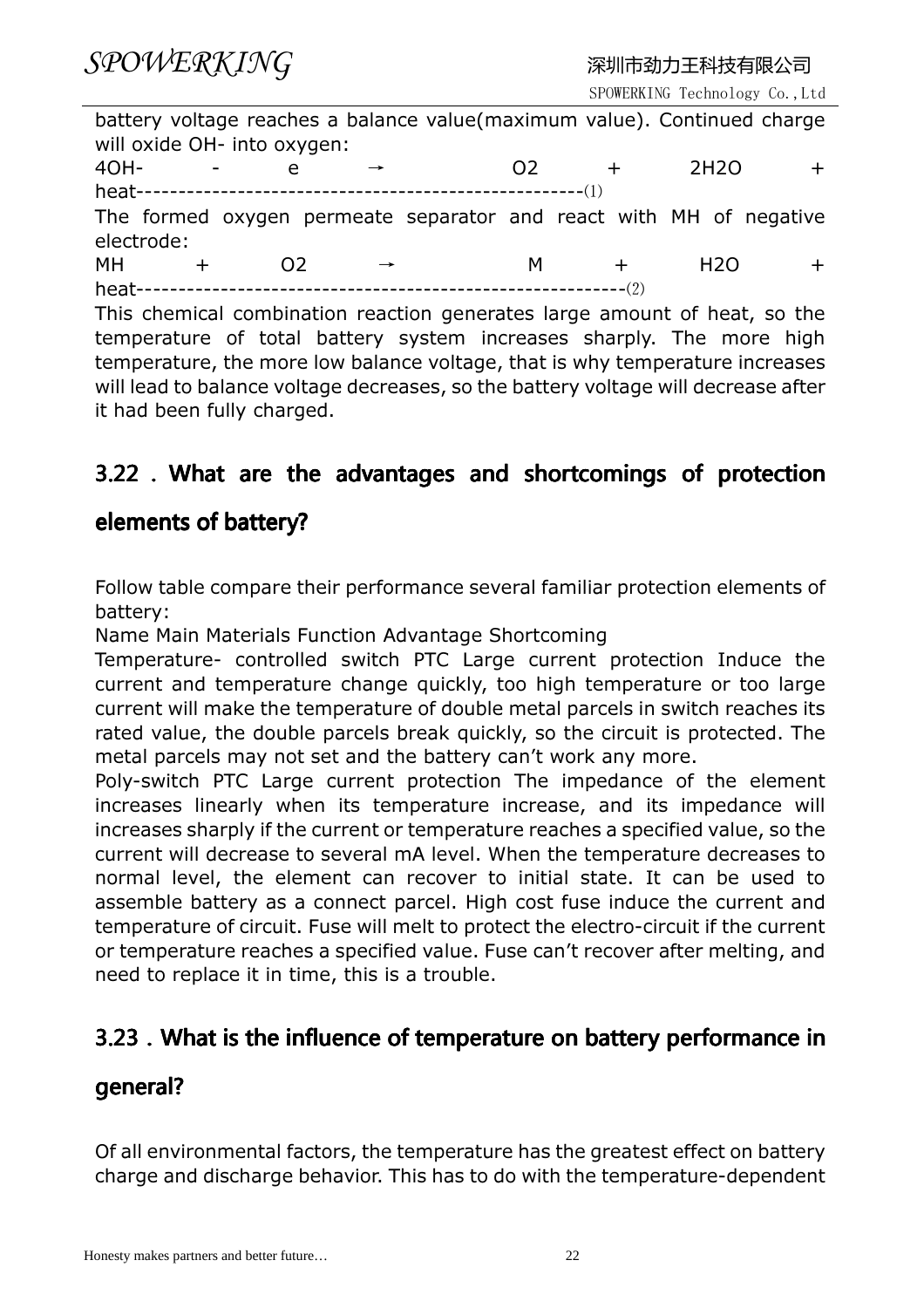electrochemical reactions occurring at the electrode/electrolyte interface, which may be considered the heart of the battery. If the temperature decreases, the rate of electrode reaction decreases too. Assuming the battery voltage remains constant, the discharging current drops and thus the power output of the battery. The opposite effect occurs if the temperature rises, i.e. the power output of the battery increases.

The temperature also affects the speed of transport processes within the electrolyte and its porous electrode. A rise in temperature accelerates transport processes and a decrease in temperature slows them down. The charge / discharge performance of the battery may also be affected. But if the temperature is too high ( more than 45℃), battery cycle life will short sharply due to the active materials decline and electrolyte exhaust.

### No.4 Battery Types And Application Fields

#### 4.1. What is the characteristic of a portable battery?

Every battery constitutes an energy converter. It is capable of converting stored chemical energy into electricity energy directly. In the case of rechargeable batteries, this process is described as the following: when charging electricity energy is converted into chemical energy  $\rightarrow$  during discharge the conversion is reversed→during charge electricity energy is converted into chemical energy, on secondary batteries this process can repeat more than 1000 times.

Rechargeable portable batteries are available in different electrochemistry battery systems, i.e. lead acid systems (2V), Ni-Cd systems (1.2V), Ni-MH systems (1.2V), and Li-ion systems (3.6V). The typical characteristics for the above battery systems are their relatively constant discharge voltages (when discharge a voltage flat roof is available), as well as the quickly breaking down voltages both at the beginning and the end.

#### 4.2.What are the advantages and disadvantages of rechargeable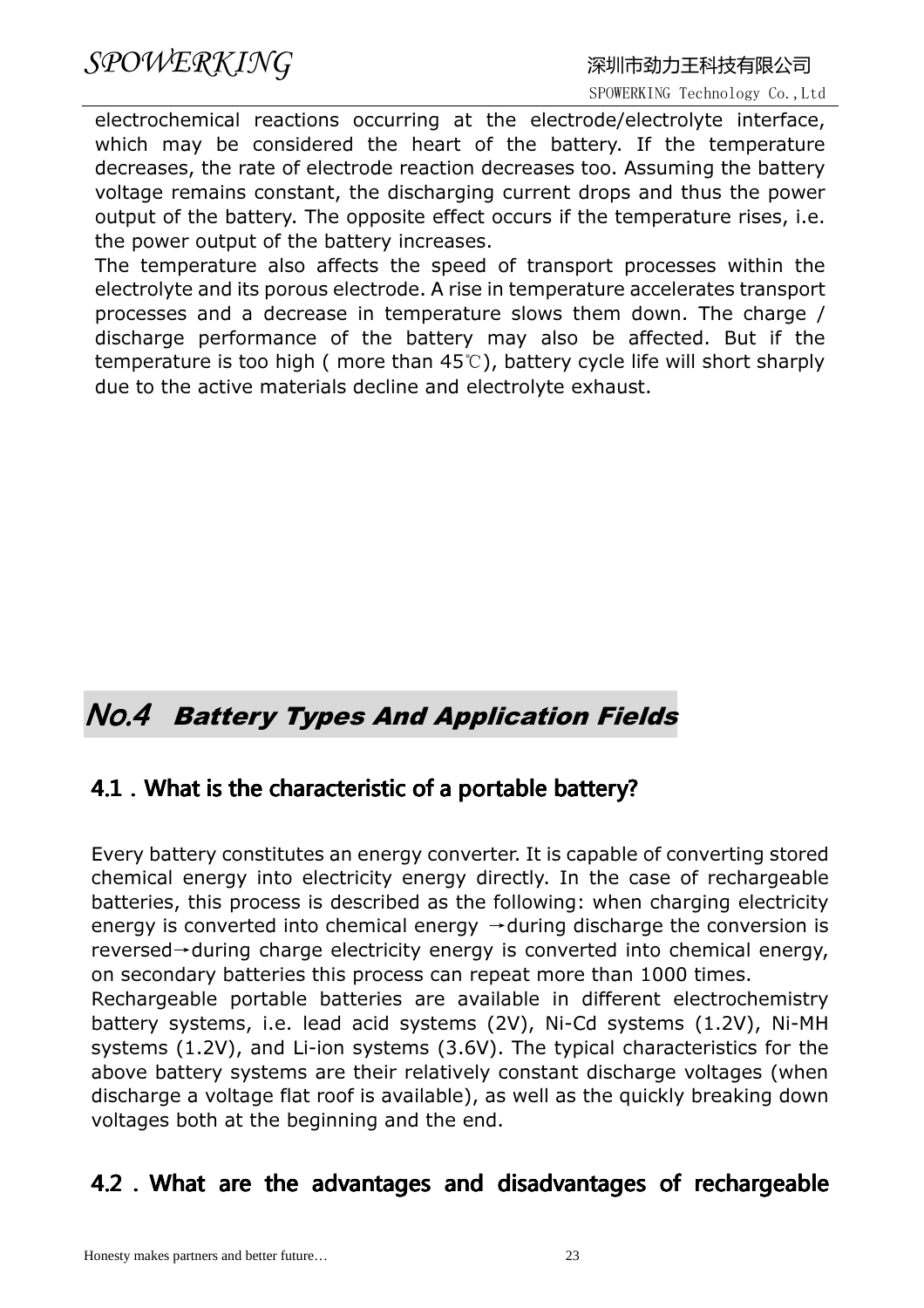#### battery?

Long service life is the advantage of the rechargeable battery, for it can be recharged for more than 1000 times. It is economical for frequent use even though it is more expensive than primary batteries, and its load capacity is more powerful than most of primary batteries. Generally a Ni-MH battery is not recommended to use in cameras because its discharge voltage is almost constant and it is difficult to predict when the discharge ends, while rechargeable Li-ion batteries can provide camera longer service time, higher load, higher energy density, voltage decrease in discharge with discharge deeply going.

#### 4.3. What kind of applications are rechargeable batteries preferred?

Rechargeable batteries are particularly applicable to devices which require comparatively higher power supply or strong current discharging such as portable cassette players, CD displayer, mini radios, electronic game players, radio control toys, various household applications, professional cameras, mobile telephones, cordless phones, notebook computers, and other higher power requirement devices. Rarely used equipments are not recommended to use

rechargeable batteries for its comparatively higher self-discharge. But if a device requires discharging at stronger currents, rechargeable batteries are necessary. In general it is wise to follow the appliance manufacture's guidelines for battery selection as given in the operating instructions.

#### 4.4. Which types 0f rechargeble batteries are available? For which

#### applications are they especially suit?

Battery types Characteristics Applications

NI-MH round cell is environmentally benign(contain no mercury, lead, cadmium)Overcharge-proof audio devices, camcorders, mobile phone, cordless phone, emergency light, notebooks computers

Ni-MH prismatic cell High capacity, environmentally benign, overcharge-proof Audio devices, camcorders, mobile phone, cordless phone, emergency light, notebooks computers

Ni-MH button cell High capacity, environmentally benign, overcharge-proof Mobile phone, cordless phone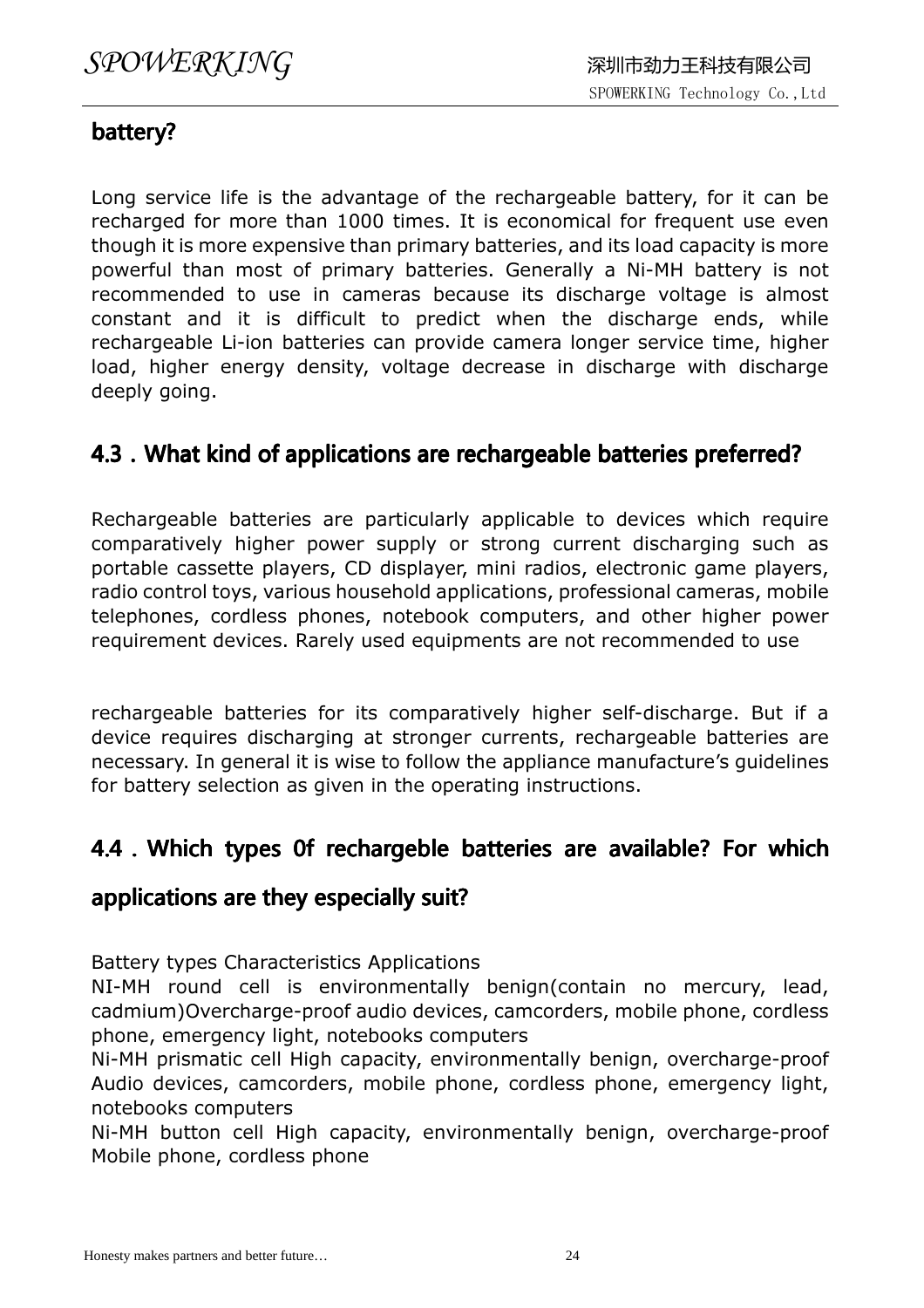#### 4.5.What is the service life of rechargeable battery on cordless phone?

Under normal conditions, its service life is 2-3 year or longer. If any one of the following items occurs, the batteries should be replaced:

1) After each charge, the talk time becomes shorter;

2) Ring sign is not enough clear or talk effect is indistinct and chirp voice is louder.

3) The distance between cordless phone and the base should be closer and closer, i.e. the ranges that the phone can work become narrower.

#### 4.6. What types of batteries are used for watches?

There is a wide range of button cells available for watches. The preferred electrochemical system is silver oxide. The type of battery to be used is listed in the watch's operating instructions. In general, analog watches (hands watches) and simple digital watches all can be powered by low drain batteries.

#### 4.7. What other battery systems can be used for watches?

In addition to the silver-oxide system, alkaline-manganese and lithium-manganese systems are also used in watches. The alkaline-manganese button cell is most commonly used for low price watches. An identical sized silver-oxide button cell can later replace this battery. The advantage of the silver-oxide button cell is its constant operating (highly accurate time-keeping) and higher capacity (longer operation). Another category of watches uses lithium coin cells (further information), which may also be equipped with multiple functions. A typical coin cell for this purpose is the CR2025, with a diameter of 22mm and a height of 2.5mm. In total there are more than 12 different sizes (different diameter and height).

#### 4.8. What is the self-discharge rate of the solar battery?

Compared with the other rechargeable battery systems, solar batteries with liquid electrolyte have obviously lower self-discharge of 10%/month at 25℃.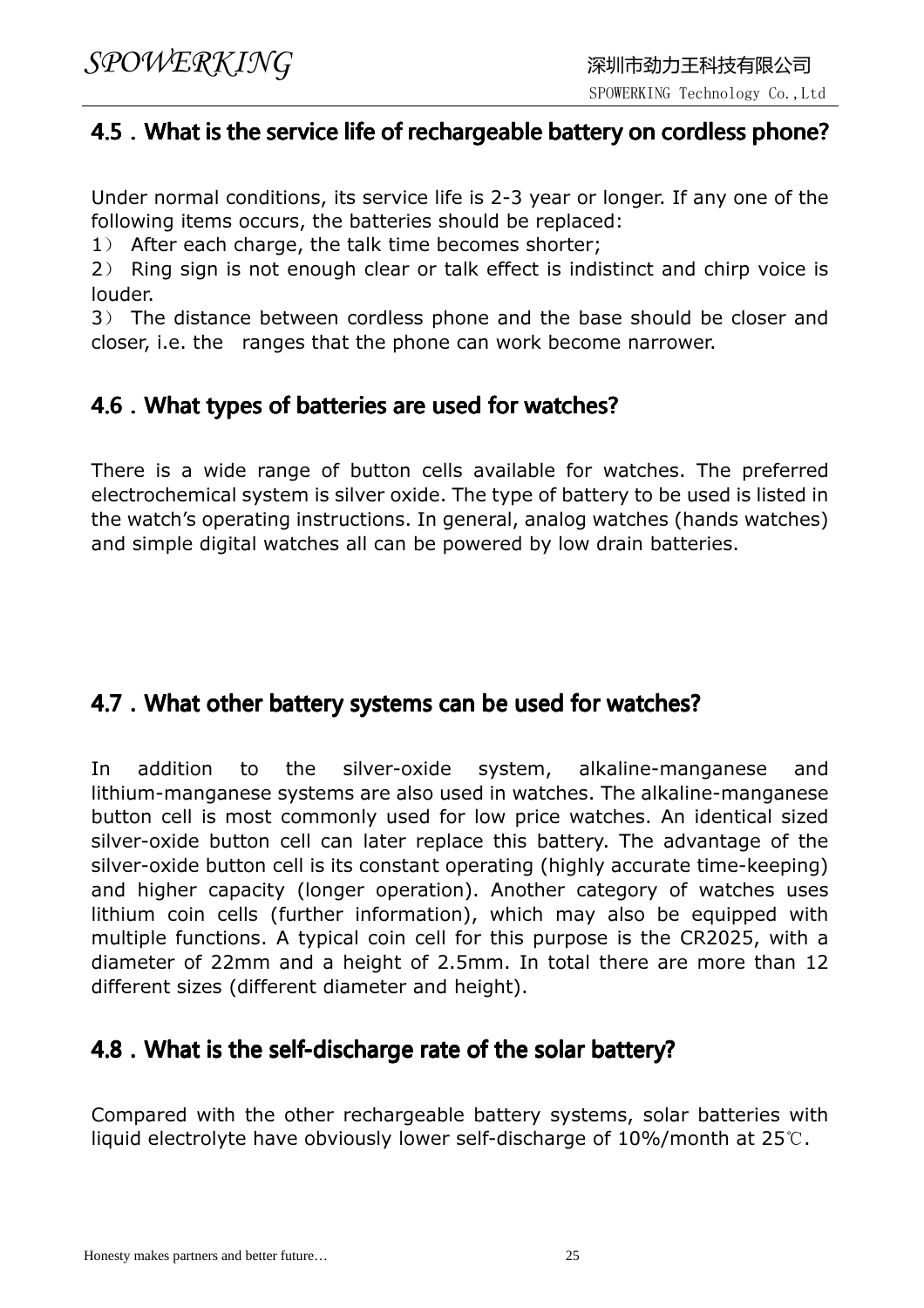#### 4.9. What is an intelligent secondary cell?

Intelligent batteries are equipped with an electronic chip, which not only supplies energy to the devices, but also controls its main function. This kind of batteries can show the rest of its capacity, having been cycled times, temperatures and so on. Yet currently it has not been available on market, in future they will play a major role-especially being used in portable videos, cordless telephones, mobile phones and notebooks.

#### 4.10 . Can primary cell be recharged?

An alkaline-manganese round cell can be recharged about 20times. In reality, however, this is not a true recharge process as offered by secondary batteries, because they do not permit a normal deep discharge like a true rechargeable battery, but only a partial discharge. Consequently, the recharge process is also only a partial one, and which therefore should be better called "regeneration" to differentiate it from a true recharge as offered by secondary batteries. The serious limitation of its charge/discharge behavior and its very short "cycle life" renders the regeneration of an alkaline-manganese battery rather uneconomical.

Various conditions must be met in order to ensure the successful regeneration of alkaline-manganese batteries:

**1).** A regeneration is possible only if a maximum 30% of the battery's initial capacity is withdrawn at moderate discharge rates, whereby the discharging voltage should not drop below0.8V. When removing more than 30% of the capacity, an irreversible manganese dioxide structure will develop that prevents any further "regeneration". The "30% "capacity point" and the 0.8V discharge voltage can only be monitored by use of proper measuring instruments, which the average consumer does not possess.

2). Alternatively, the user would need to buy a charger for performing regeneration. Other charging devices like charges for rechargeable nickel-metal-hydride or nickel-cadmium accumulators should never be used. Because their charging current may be too high and may lead to gas generation inside the battery, which in turn may lead to the safety vent opening and electrolyte being ejected. In extreme cases an explosion may even occur if the safety vent fails to respond (due to e.g. a molding defect during production). Cases like this happen very rarely, nevertheless they can happen, especially if the battery is not used properly.

**3).** The length of time needed for "regeneration" (approx. 12 hours) is out of all proportion to the discharge time (approx. 1hour).

4). After about 20 partial cycles at the very latest, the battery capacities will have dropped to about 50% of its initial value.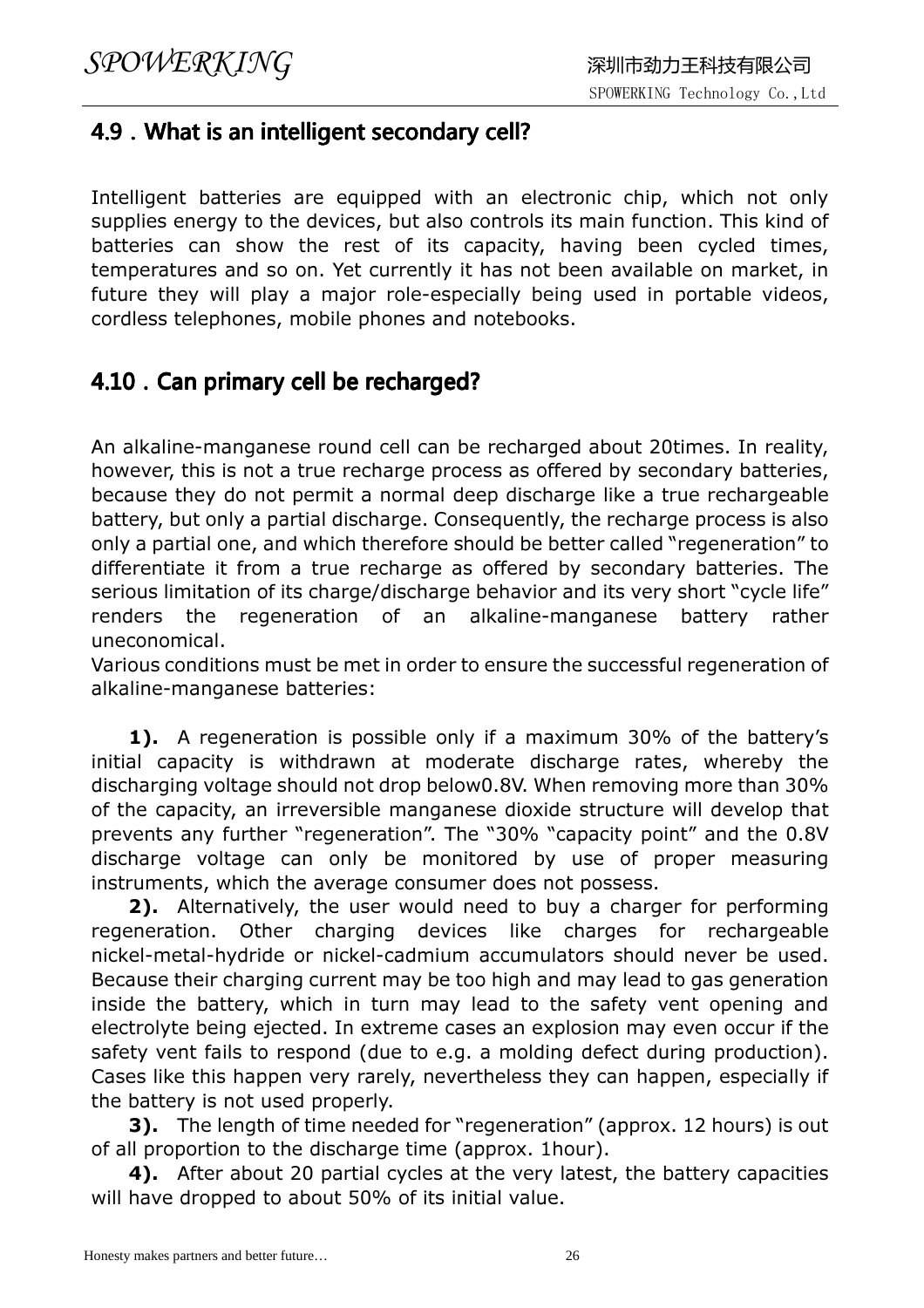**5).** If a given device needs more than three batteries connected in serious, an additional problem will arise if the batteries have different capacities as a result of "regeneration". This can lead to a voltage reversal of the weakest battery. This danger is particularly possible if regenerated batteries are used together with fresh ones. A battery reversal leads to hydrogen evolution inside the battery, with the danger that unacceptably high pressures will build up. This can result in electrolyte being ejected and even an explosion!

Regeneration of primary batteries is not only uneconomical in the long run, but bears in itself a safety risk. To avoid these risks it is better to use fresh primary batteries or secondary batteries (accumulators) rather than to regenerate primary ones.

#### 4.11.Can 1.2V rechargeable batteries replace 1.5V alkaline manganese

#### batteries?

The alkaline manganese battery discharges over the voltage range 1.5V and 0.9V,whereas rechargeable portable batteries discharge at a virtually constant voltage of 0.2V/cell. This voltage level is roughly equivalent to that of the average discharging voltage of an alkaline manganese battery. Therefore, exchanging a rechargeable, portable battery for an alkaline-manganese battery or vice versa should never be a problem.

#### 4.12. When is it preferable to use a high-capacity accumulator for a

#### mobilephone?

High-capacity accumulators deliver a longer operating time than slim-line accumulator; however, they are heavier and larger. Slim-line accumulators are lighter and are especially designed to fit mobile telephones, but offer a shorter operating time. This aspect should be kept in mind when selecting an accumulator for a mobile telephone.

#### 4.13. What are the advantages of a solar battery?

Solar energy systems are easy to install, easy to expand, and easy to disassemble. They are economical as well, since there are no energy costs during operation. In addition, solar energy systems are subject to virtually no mechanical wear. A solar energy system requires a reliable solar battery for charge acceptance and storage. General solar batteries are characterized by:

1) High charge acceptance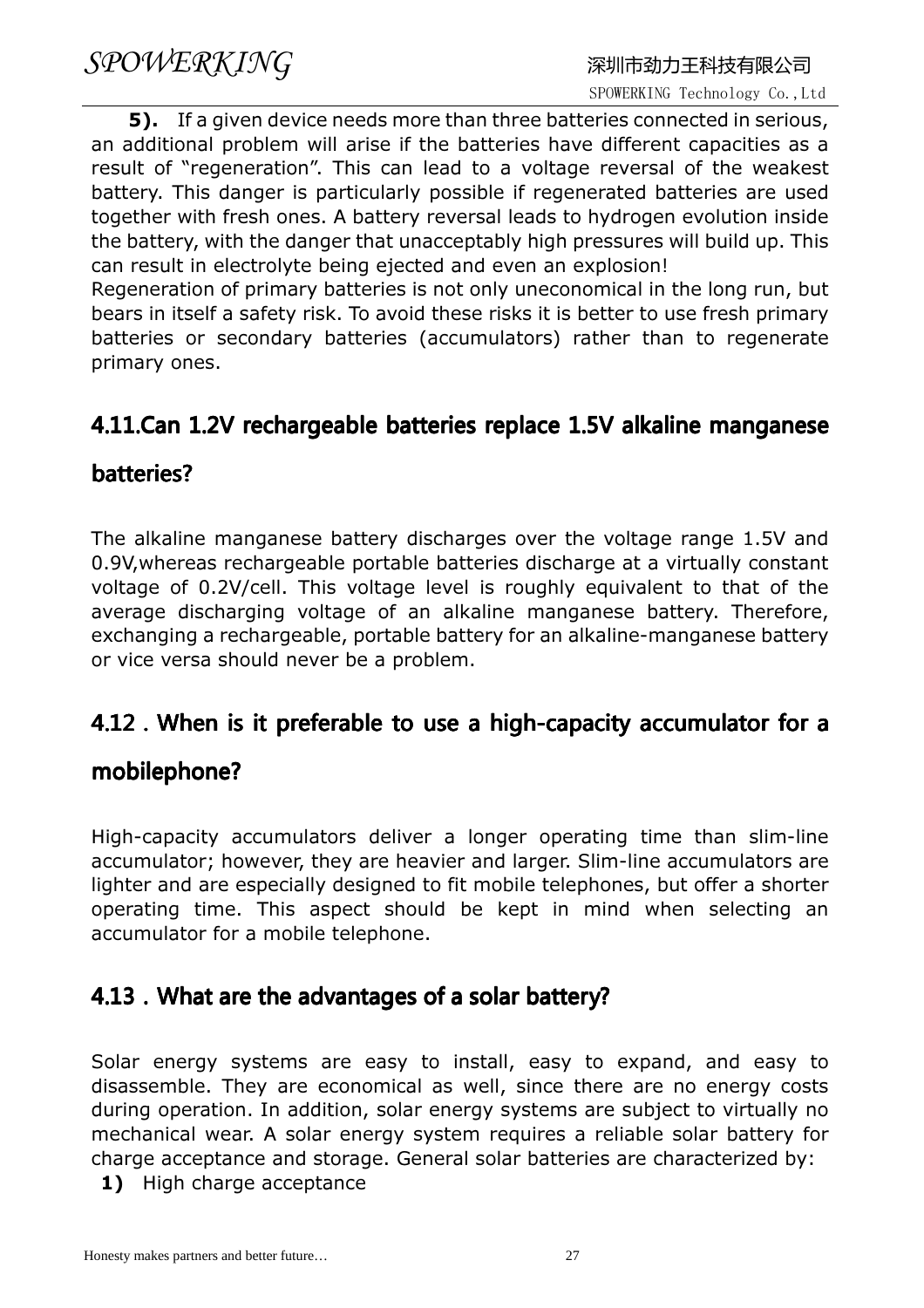- 2) Durability in cycle operation
- 3) Good re-chargeability
- 4) Maintenance free

#### 4.14. Which batteries will dominate the market in years to come?

In years to come, rechargeable portable batteries will probably have a large market share than primary batteries. The popularization of portable camcorders, mobile and cordless telephones, notebooks and multimedia devices ,more and more rechargeable batteries are needed

#### 4.15.Will there be a system in future that will combine all the

#### characteristics?

Presently all kinds of batteries will still exist for a long time. Because each one of today's battery systems is a specialist in its own right, able to fulfill a specific task better than any other battery system. They are all special either in terms of value for money, high capacity, high energy density, long cycle life, high or low operating temperatures, environmental compatibility or economical, environmentally benign re-chargeability. A battery system capable of combining all such characteristics is unlikely ever to be available.

#### 4.16. What are the advantages of Ni-MH battery?

- 4.16.1 Low cost;
- 4.16.2 Good quick charge performance;
- 4.16.3 Long cycle life;
- 4.16.4 No memory accumulation;
- 4.16.5 Green energy sources, no pollution;
- 4.16.6 Extensive temperature range;
- 4.16.7 Good safety performance;

#### 4.17. What is nanometer battery?

Nanometer means  $10^{-9}$ m. Nanometer battery is made with nanometer materials (such as nano-MnO2, nano-LiMn2O4, nano-Ni(OH)2). Nanometer materials have especial microcosmic structure and physical & chemical performance (such as quanta size domino effect, surface domino effect and tunnel quanta domino effect). Up to now, the nanometer battery with mature technology is nanometer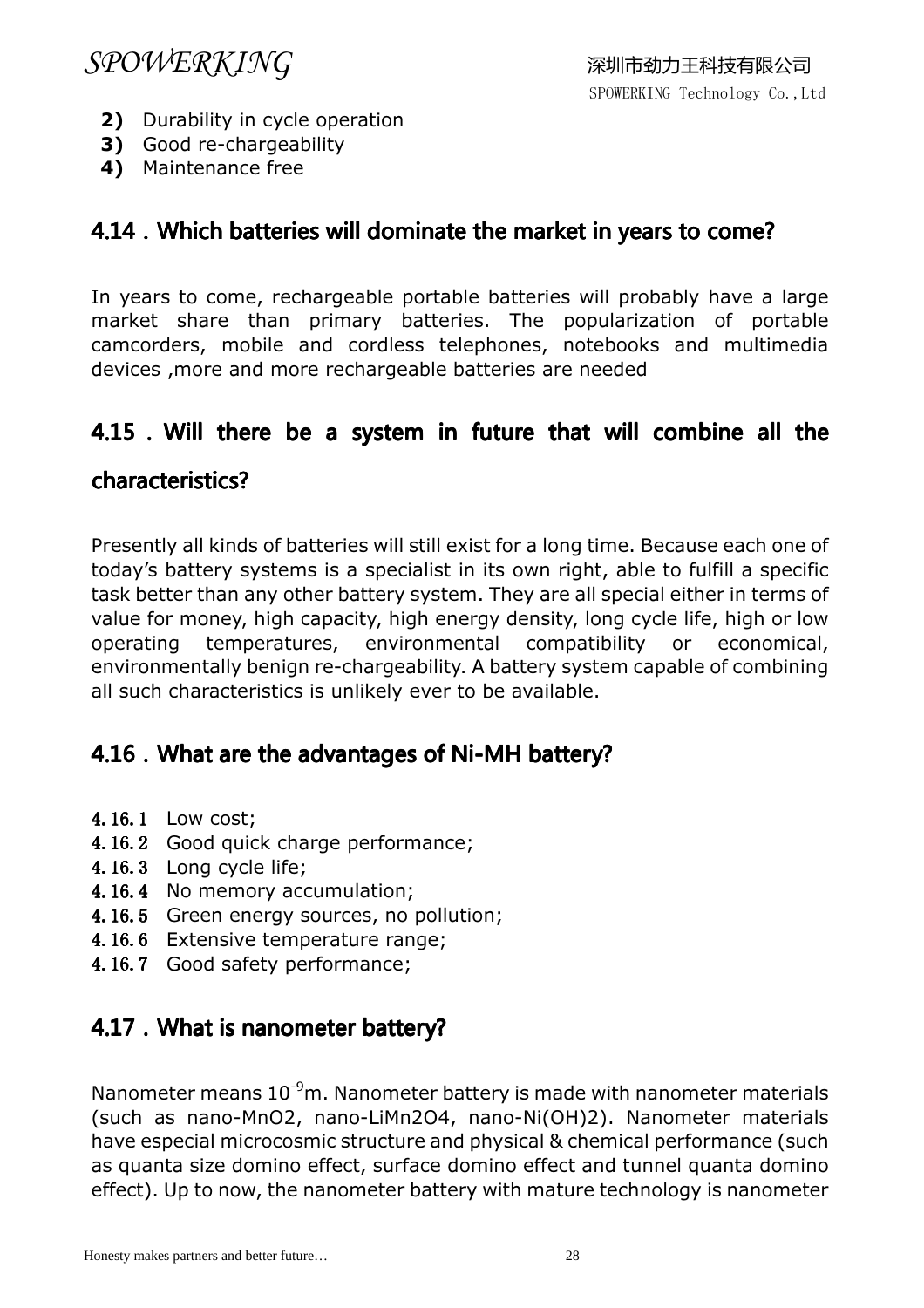### $SPOWERKING$  and the control of the control of the control  $R$  with  $R$   $R$   $R$   $S$   $P$   $O$   $W$   $R$   $R$   $S$   $G$   $G$   $R$   $R$   $S$   $T$   $R$   $R$   $S$   $T$   $R$   $R$   $S$   $T$   $R$   $R$   $S$   $T$   $R$   $R$   $S$   $T$   $R$   $T$   $S$   $T$   $S$   $T$   $R$

activated carbon fiber battery. It is used in electric automobile, electric motor and electro-motion-aid vehicle. This kind battery can be charged and discharged about 1000 cycles and its use duration is about 10 years. Fully charge a battery only spends about 20 minutes, the journey in flat road is about 400km, and its weight is 128kg. It has exceeded the technology level of American and Japan: their Ni-MH battery needs 6-8h to be fully charged, and the journey in flat road is about 300km.

#### 4.18. Which types battery is used in emergency lighting?

- ① Seal Nickel-Cadmium battery
- ② Lead-acid battery with adjustable vent
- ③ Other battery which is in accordance with corresponding safety and performance requirements of IEC standard (emergency lighting part) can be used too.

#### 4.19. Which type battery can be used in remote control devices?

The battery stipulated in its battery compartment should only operate a remote control device. Different zinc-carbon batteries are available for different remote control devices. They can be identified by their IEC designation. Commonly used batteries include the R03 (AAA, "Micro"), R6 (AA, "Mignon") and the 9V Block 6F22. A better choice is the alkaline versions of these batteries, which offer twice the operating time of the zinc-carbon battery. They can be identified by their IEC designations LR03, LR6 and 6LR61. Nevertheless, because of the relatively low current required by this application, zinc-carbon batteries still remain a good and economical alternative.

Interchangeable accumulators may - in principle - be used as well. They are, however, less recommendable for this application because of their relatively high self-discharge, which requires repeated charging, thus rendering this type of battery rather is impractical

#### 4.20. What are "dry" and what are "liquid" batteries?

The terms "dry battery" and "liquid battery" are restricted to primary systems and date from the early development of galvanic elements. At that time, a liquid cell consisted of an electrolyte-filled glass container into which electrochemically active electrodes were immersed. It was only later that un-spillable cells that could be used in any position and had a completely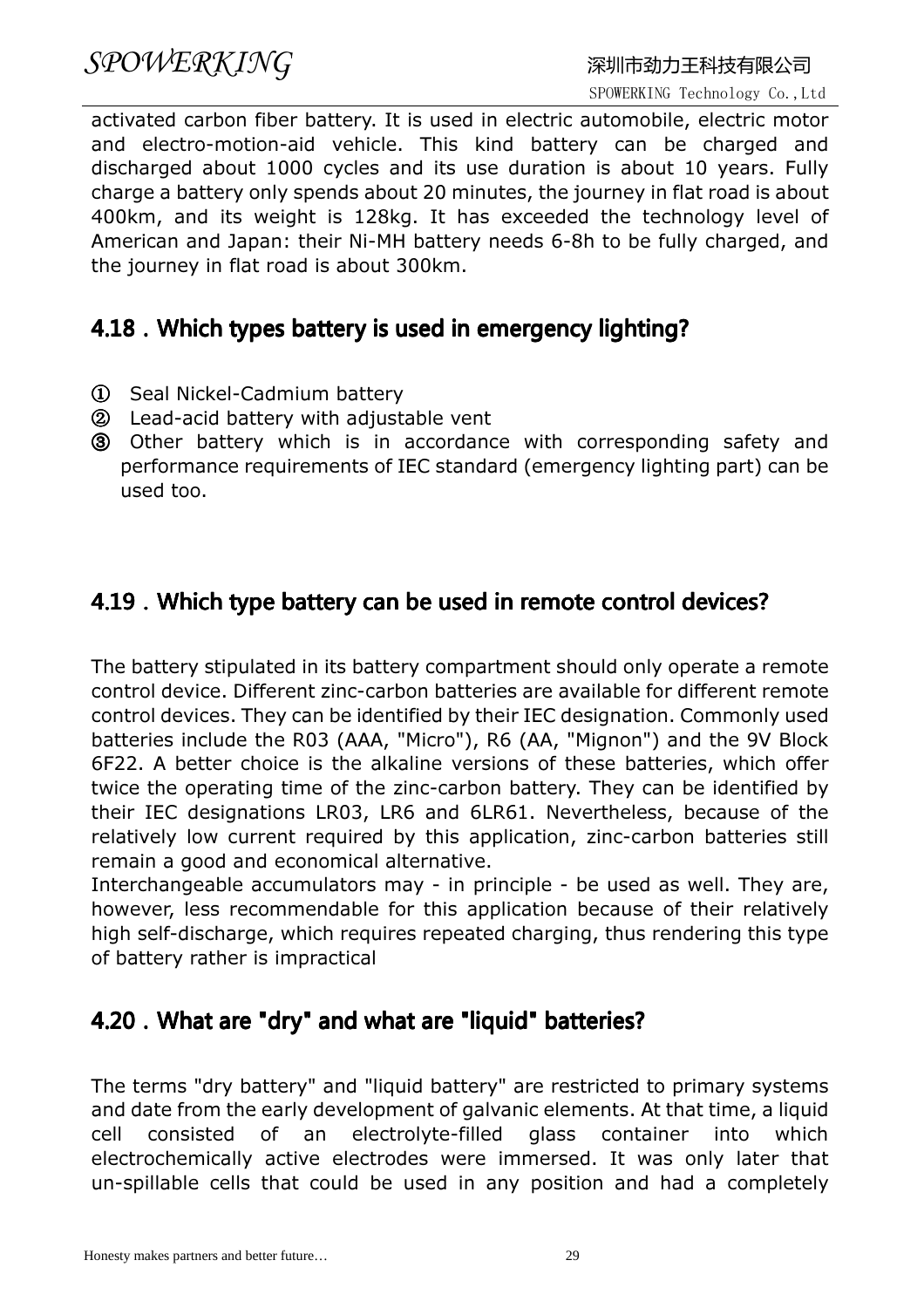different construction were introduced, these being similar to today's primary batteries. These earlier cells were based on paste electrolytes. At that time they were known as dry batteries. In this sense today's primary batteries are also dry batteries.

The term "liquid battery" is in principle still applicable to certain modern secondary batteries. For large stationary lead-acid or solar batteries, liquid sulfuric acid is preferred for the electrolyte. For mobile applications un-spillable, maintenance-free lead-acid batteries are recommended and have been available for many years. The sulfuric acid is immobilized as a gel (or a special micro-glass mat).

#### 4.21. What are "portable batteries"?

A portable battery is primarily a battery, which provides electrical energy to operate portable, cordless equipment. In a more generalized definition it also includes batteries that only operate certain sub-devices within a larger system (which may be operated by the mains), e.g. a desktop computer. Sub-devices of the above kind may be a computer's internal clock or a memory backup. Larger batteries (e.g. four kilograms and above) are no longer considered portable. Today's typical portable batteries will weigh several 100 grams.

The portable battery family includes both primary and rechargeable (secondary) batteries. Button cells belong to a special group of their own.

#### 4.22 . Do alkaline-manganese batteries really last longer than

#### zinc-carbon?

Yes, they do. The alkaline-manganese battery has nearly twice the energy content of a zinc-carbon battery of the same size, even at higher loads. This battery is particularly suited for continuous discharge. For low power applications (such as transistor radios) or applications using discontinuous discharge regimes (e.g. flashlights), the zinc-carbon battery still represents an interesting and inexpensive alternative. The on-load period should preferably not exceed five minutes at higher loads. This limitation does not apply for the more expensive alkaline-manganese batteries.

#### 4.23. May any charger be used to recharge portable batteries?

No, because each charger employs a specific charging technology which is matched to a given electrochemical system, e.g. lithium-ion, lead-acid or nickel-metal-hydride. They differ not only in their voltage characteristics, but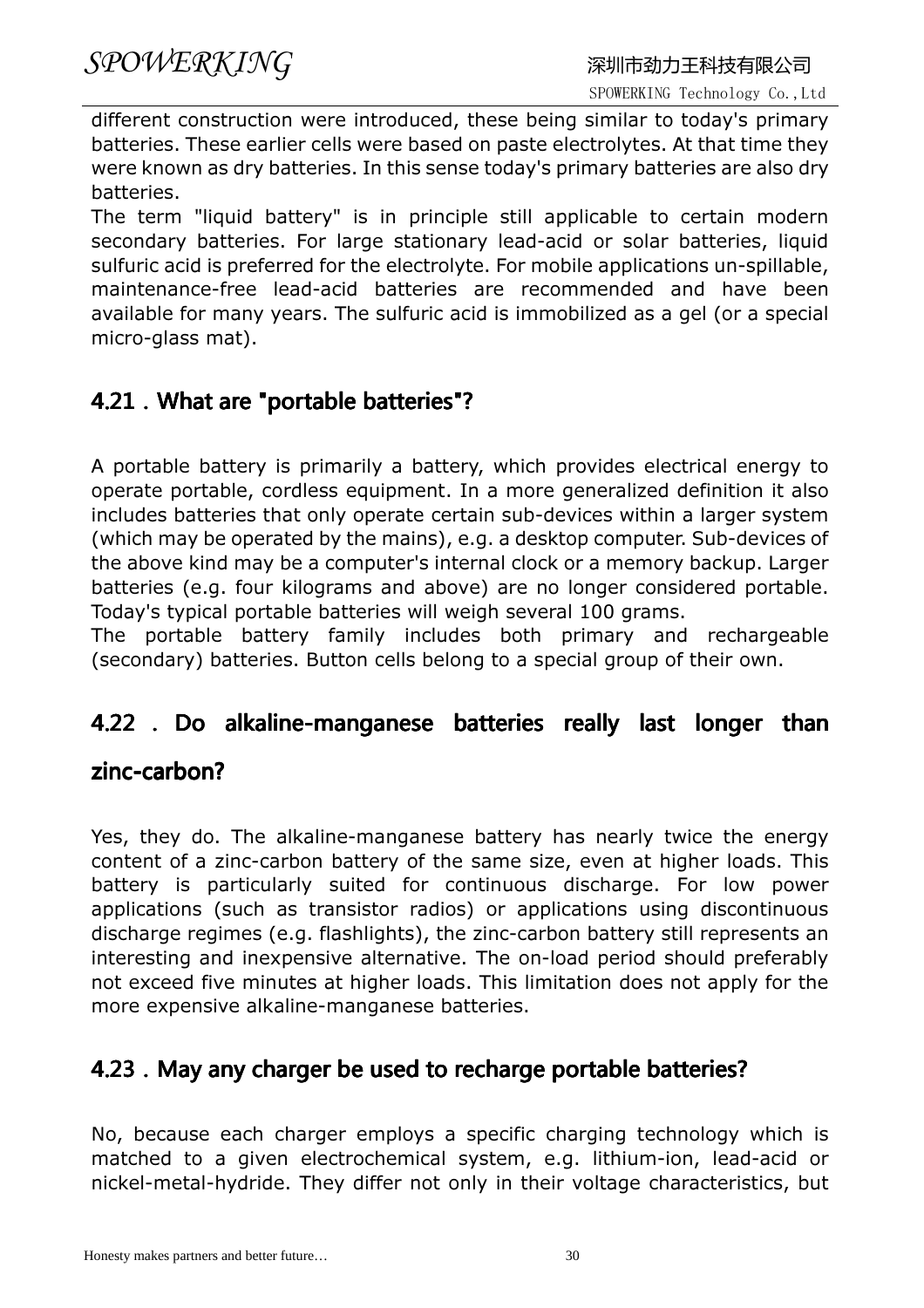also in their charging mode, e.g. only quick chargers which have been specially developed for nickel-metal-hydride batteries will ensure optimal charging results for this system. Former Varta chargers for nickel-metal-hydride batteries can continue to be used, but may need more time to fully charge the battery. Care must be taken when using a charger that does not meet the required charging conditions for a given electrochemical system, even if it carries a label that seems to signal "officially approved". A label of this kind may only state that the device was wired according to the European Electrochemical Standard (CENELEC) or other national standards such as VDE (in Germany: Association of German Electro-technical Engineers)!This type of label does not make any reference to the charger's suitability for a specific battery system. With cheap devices of this kind, charging nickel-metal-hydride batteries can be both dangerous and lead to unsatisfactory results. This warning also applies to chargers developed for other systems (e.g. lead-acid accumulators)

#### 4.24. What is a micro battery/button cell?

A "button cell" should actually be better called a "button battery", because it has the external attributes of a battery (further information). Its popular name, however, is "button cell". A button cell may be defined as a battery whose diameter is equal to or larger than its height. Present dimensional limits for button cells using an aqueous electrolyte range from a) diameter: 4.8 mm to 11.4 mm, b) height: 1.05 mm to 5.4 mm. Depending on the electrochemical system their nominal voltage is either 1.2V, 1.35V, 1.4V, 1.5V or 1.55V. Batteries of this family were given this name because of their visual similarity to buttons. Coin Cells also belong to the group of button cells (further information).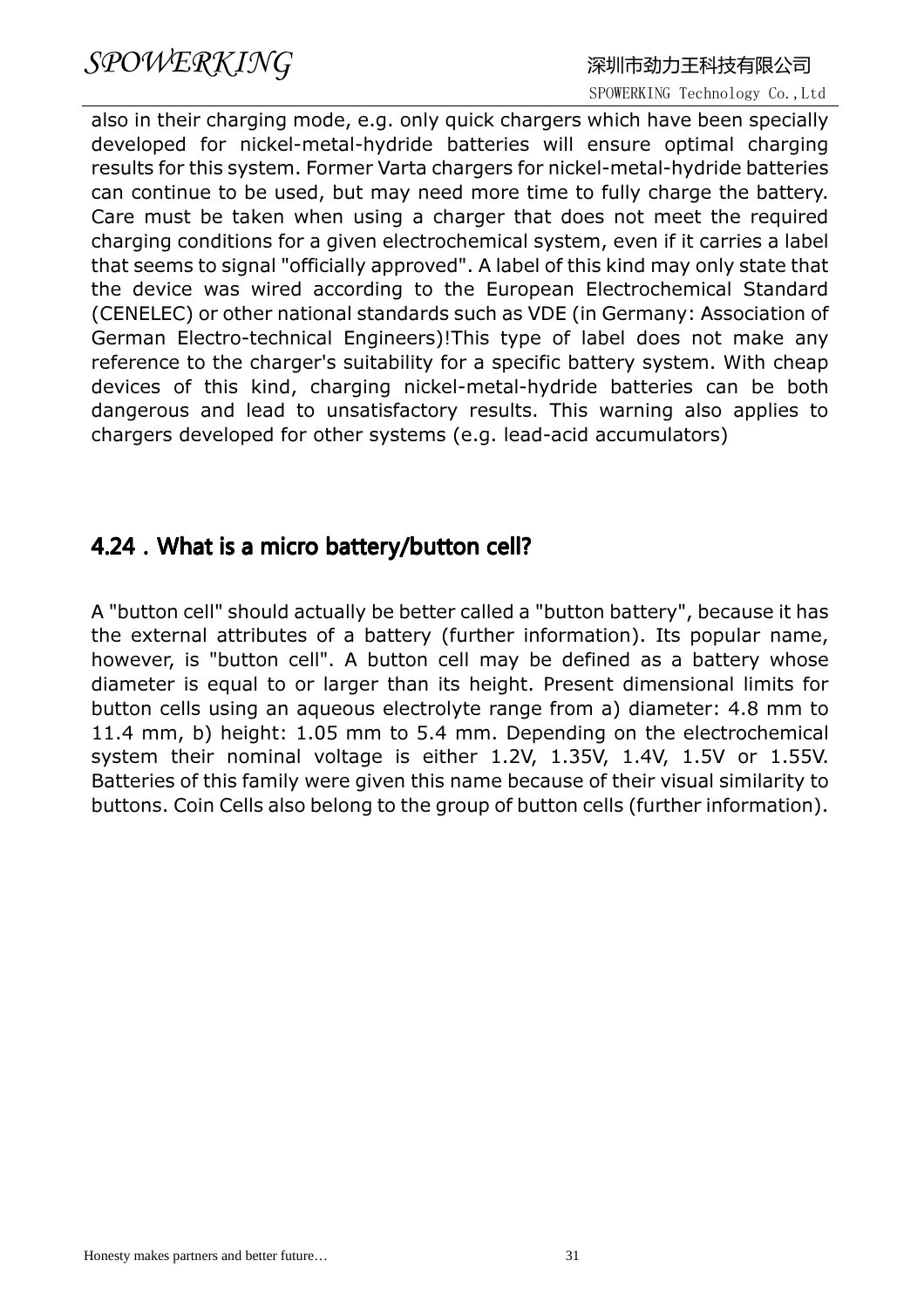### No.5 The advantages and characteristics of SPK Ni-MH

#### **Battery**

#### 5.1 The types and models of SPK Ni-MH battery

| Voltage(V) | Capacity | Cycle Life | Diameter     | Height       |
|------------|----------|------------|--------------|--------------|
| 1.2        | 450      | 500        | $8.5 - 0.7$  | $50.5 - 1.0$ |
| 1.2        | 600      | 500        | $8.5 - 0.7$  | $67.5 - 1.0$ |
|            |          |            |              |              |
| 1.2        | 120      | 500        | $10.5 - 0.7$ | $15.5 - 1.0$ |
| 1.2        | 140      | 500        | $10.5 - 0.7$ | $15.5 - 1.0$ |
| 1.2        | 160      | 500        | $10.5 - 0.7$ | $18.5 - 1.0$ |
| 1.2        | 180      | 500        | $10.5 - 0.7$ | $18.5 - 1.0$ |
| 1.2        | 300      | 500        | $10.5 - 0.7$ | $28.5 - 1.0$ |
| 1.2        | 600      | 500        | $10.5 - 0.7$ | $44.5 - 1.0$ |
| 1.2        | 700      | 500        | $10.5 - 0.7$ | $44.5 - 1.0$ |
| 1.2        | 800      | 500        | $10.5 - 0.7$ | $44.5 - 1.0$ |
| 1.2        | 900      | 500        | $10.5 - 0.7$ | $44.5 - 1.0$ |
| 1.2        | 1000     | 500        | $10.5 - 0.7$ | $67.5 - 1.0$ |
|            |          |            |              |              |
| 1.2        | 700      | 500        | $14.3 - 0.7$ | $28.5 - 1.0$ |
| 1.2        | 1200     | 500        | $14.3 - 0.7$ | $43.5 - 1.0$ |
| 1.2        | 1800     | 500        | 14.5-0.7     | $50.5 - 1.0$ |
|            |          |            |              |              |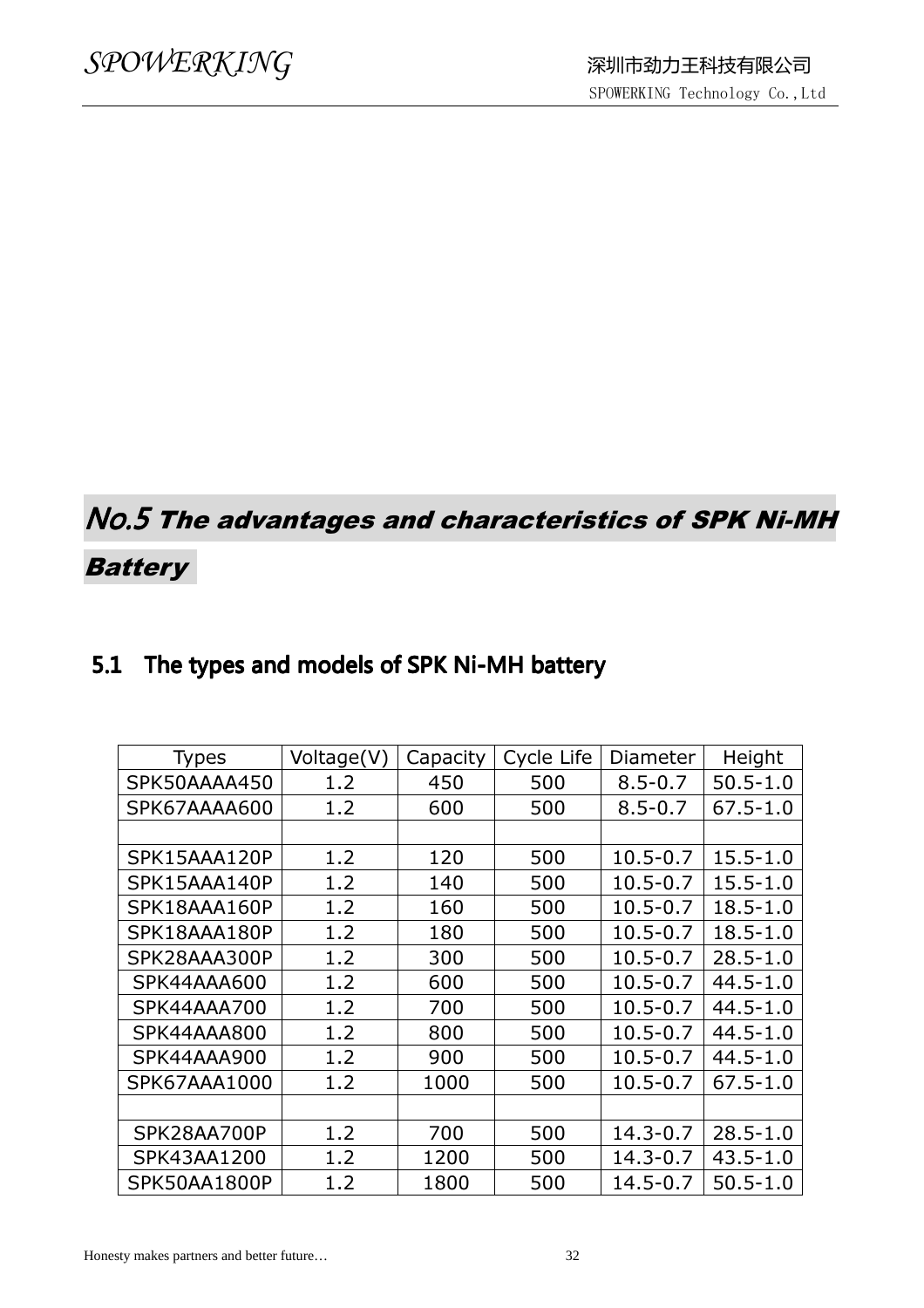SPOWERKING Technology Co.,Ltd

| <b>SPK50AA2000P</b> | 1.2 | 2000 | 500 | $14.5 - 0.7$ | $50.5 - 1.0$ |
|---------------------|-----|------|-----|--------------|--------------|
| SPK50AA2100         | 1.2 | 2100 | 500 | $14.5 - 0.7$ | $50.5 - 1.0$ |
| <b>SPK50AA2200</b>  | 1.2 | 2200 | 500 | $14.5 - 0.7$ | $50.5 - 1.0$ |
| SPK50AA2300         | 1.2 | 2300 | 500 | $14.5 - 0.7$ | $50.5 - 1.0$ |
| SPK50AA2400         | 1.2 | 2400 | 500 | $14.5 - 0.7$ | $50.5 - 1.0$ |
| <b>SPK50AA2500</b>  | 1.2 | 2500 | 500 | $14.5 - 0.7$ | $50.5 - 1.0$ |
|                     |     |      |     |              |              |
| SPK28A1100P         | 1.2 | 1100 | 500 | $17.0 - 0.7$ | $28.5 - 1.0$ |
| SPK43A2000          | 1.2 | 2000 | 500 | $17.0 - 0.7$ | $43.5 - 1.0$ |
| SPK50A2300          | 1.2 | 2300 | 500 | $17.0 - 0.7$ | $50.5 - 1.0$ |
| <b>SPK43SC2800P</b> | 1.2 | 2800 | 500 | $17.0 - 0.7$ | $43.5 - 1.0$ |
| SPK43SC3300         | 1.2 | 3300 | 500 | $17.0 - 0.7$ | $43.5 - 1.0$ |
| SPK63D8000          | 1.2 | 8000 | 500 | $33.0 - 0.7$ | $63.5 - 2.5$ |
| SPK63D9000          | 1.2 | 9000 | 500 | $33.0 - 0.7$ | $63.5 - 2.5$ |

Notice 1:The type P is dynamic or fast rechargeable.

Notice 2: Every type could be manufactured into high temperature rechargeable battery according to requirements of clients.

Notice 3: Other types are displayed in detail contents.

#### 5.2 The performance characteristics of SPK Ni-MH batteries

- 1. High reliability. SPK can offer high quality products owning to its high character raw materials and advanced manufacturing technique.
- 2. High consistency. SPK can make nice consistency products by strictly controlling its production process according to ISO9001 Standard.
- 3. Low self-discharge. The capacity loss due to self-discharge for every month is lower than 20% of the rating capacity.
- 4. Working temperature. SPK Ni-MH batteries have a good service performance under high and low temperature. Their usage temperature ranges from 20℃ below zero to 50℃.
- 5. Service life. SPK batteries could be charged/discharged for 500-1000 times when correctly used.

#### 5.3. What is the reason to choose SPK batteries?

- 1. As for as full automatic product lines of positive and negative electrodes are applied, fast and continuous production is realized. The reactivity of the positive and negative electrodes could be guaranteed at utmost as well as the energy consumption and utilization efficiency of the raw materials.
- 2. The SPK battery assures a high uniformity after testing the net mass increase of active substance and rolling them in a way of collocation.
- 3. SPK adopts the domestic advanced formation system with a low electric current to charge/discharge its batteries.
- 4. PCDA Cycle is employed to promote its efficiency and quality management. In order to reduce product cost, continuous improvement is also applied.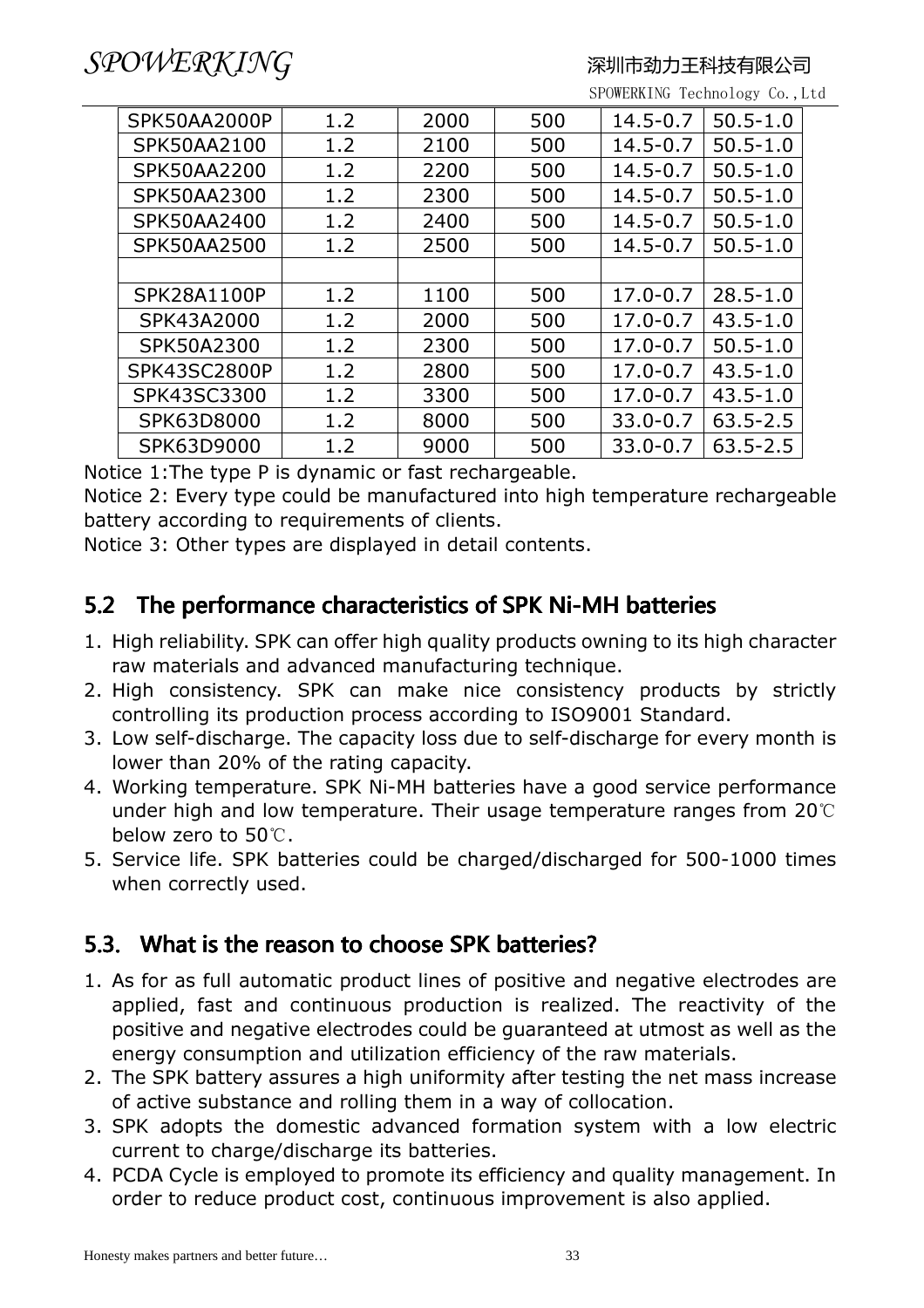5. SPC statistical technique is adopted to analyze and control SPK production and product quality.

#### 5.4The achievements we have obtained on the research and

#### development of Ni-MH battery.

In August, 2004 we successfully developed 50AA2350mAh Ni-MH battery, which passed the standard tests executed by National Light Industry Battery Quality Supervision and Test Center. The test results showed that SPK batteries are completely coincident with national requirements in discharge performance, over-discharging and safety devices etc. SPK lead advanced stage of domestic Ni-MH market. Compared with its minimum value 2300mAh of Sanyo' so-called AA2500mAh batteries, which were internationally highest capacity, it is clear that our SPK products can be nominally considered as AA2500mAh and keep up the same step with the world.

At the same time, we had made great progress in discharge platform, cycle life, over-discharging resistance of high capacity batteries after several months measurement and amendment. For this type of batteries, SPK adopted special positive electrode, negative electrode and separators. Many fundamental production improvements were also carried out as well as internal structure adjustment. The measuring results displayed that the chargeability retention capability could be increase greatly and the open voltage of battery stored for six months could also maintain a high level.

#### 5.5 Freudenberg nonwovens group separator test center

At present, Germanic Freudenberg Company is the biggest separator manufacturer for Ni-MH battery. In May, 2004, Freudenberg investigated most of Chinese high capacity Ni-MH battery companies with the help of international professional test centers and drew the following conclusion that: SPK batteries took great advantages in cycle life, discharge platform, self-discharge and consistency over corresponding products of other companies. Simultaneously, a high affirmation was give to SPK for our nice management after extemporaneous evaluation.

According to the agreements of both sides, Freudenberg will build Freudenberg nonwovens group separator test center in our SPOWERKING company. It is the only test center of Freudenberg set in mainland.

Our task is to test the up-to-date separators developed by Freudenberg, while Freudenberg gives corresponding resources and technical supports. As this center lasts, the advantages of SPK Ni-MH batteries in high capacity/high power/high temperature fields could be further guaranteed.

#### 5.6 Postdoctoral workstation of Tianjin University

Our company had persistently attached importance to talents and took great efforts on introducing and cultivating talents. In September of 2004, SPK signed a long period cooperation agreement with Tianjin University, a state university, to